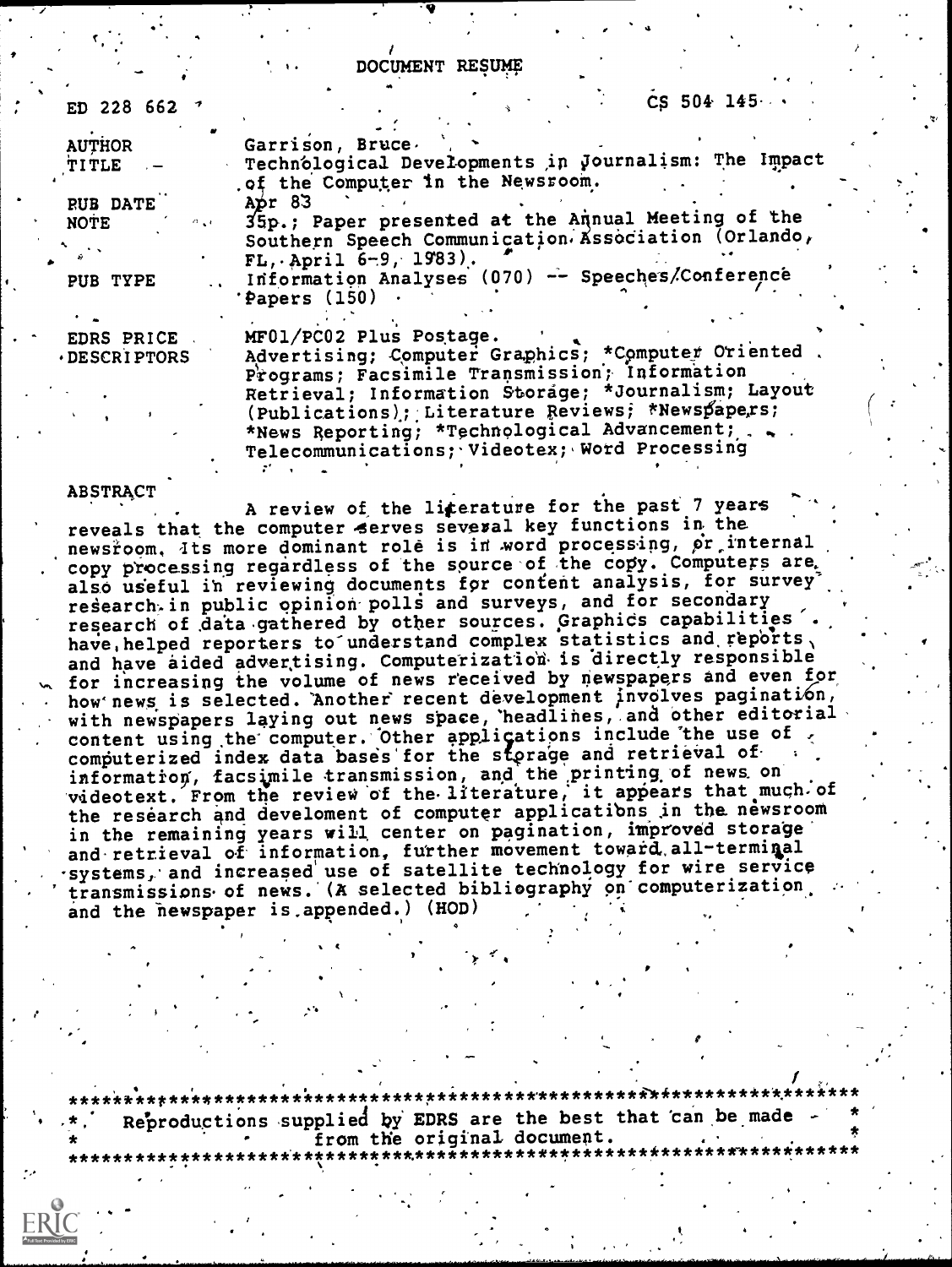U.S. DEPARTMENT OF EDUCATION NATIONAL INSTITUTE OF EDUCATION EDUCATIONAL RESOURCES INFORMATION CENTER (ERIC)

This document has been reproduced as received from the person or organization originating it. Minor changes have been make to improve

reproduction quality.<sup>1</sup>

Points of view or gointons stated in this docu ment do not necessarily represent official NIE position or policy.

TECHNOLOGICAL DEVELOPMENTS IN JOURNALISM: THE IMPACT OF THE COMPUTER IN THE NEWSROOM

0228662

 $5.504/4$ 

By Bruce Garrison .<br>Department of Communication University of Miami . Coral Gables, Florida

"PERMISSION TO REPRODUCE THIS MATERIAL HAS BEEN GRANTED BY

Bruce Garrison

TO THE EDUCATIONAL RESOURCES. INFORMATION CENTER (ERIC)."

A paper presented to the Mass Communication Division, Southern Speech Communication Association for the annual convention, Orlando, Florida, April  $5 - 8$ , 1983.

Ď.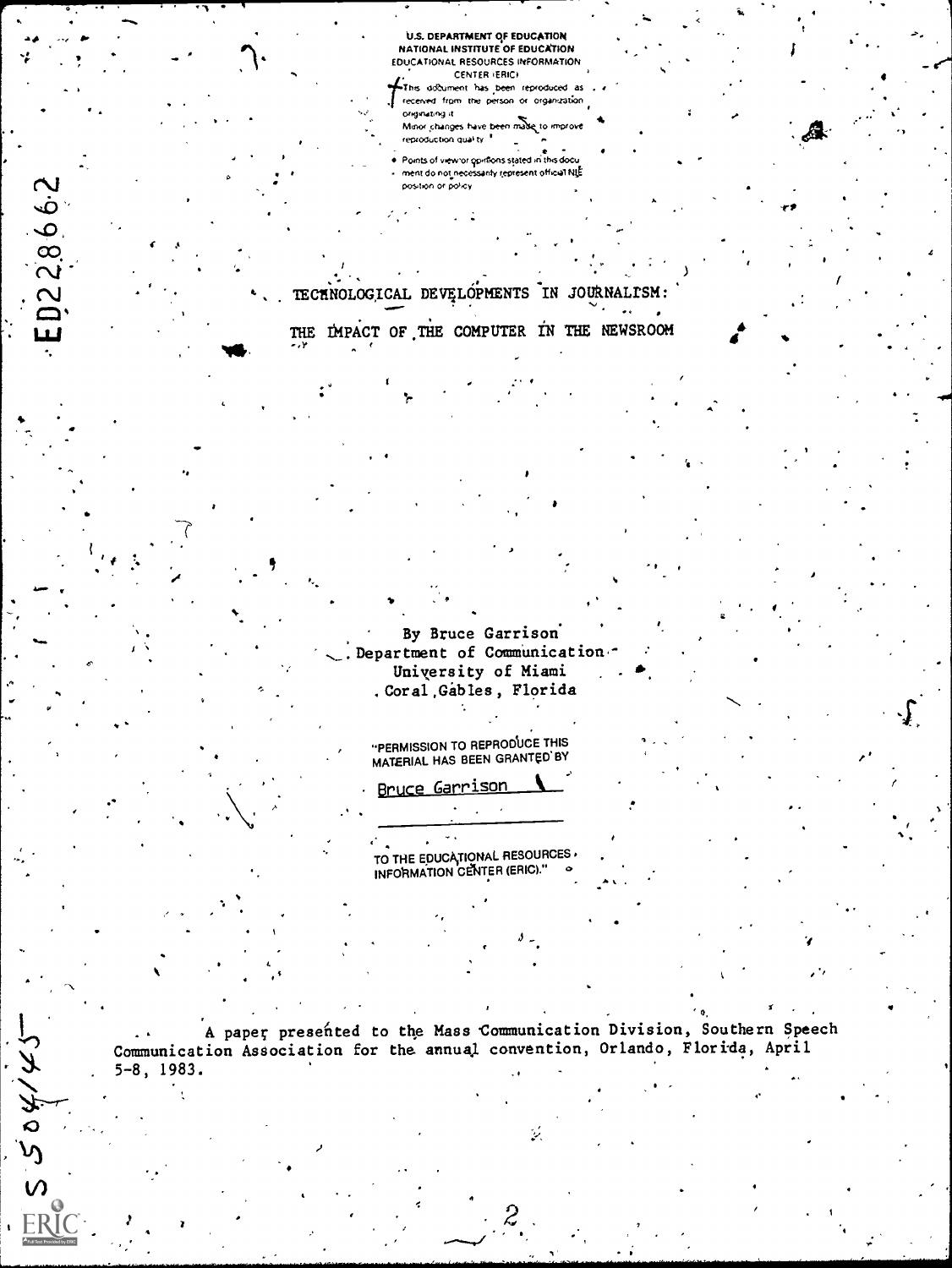Bruce Garrison is associate professor and coordinator of the journalism sequence in the Department of Communication at the University of Miami, P.O. Box 248127, Coral Gables, FL 33124 (305-284-2265).

He would like to thank the department for its support of his research for this paper. He would also to thank graduate research assistant Orlando Mellado for his assistance in compiling the bibliography on the computer in the newsroom. Finally, he is grateful for the support of Diario Las Americas, which readily loaned its ANPA literature for review.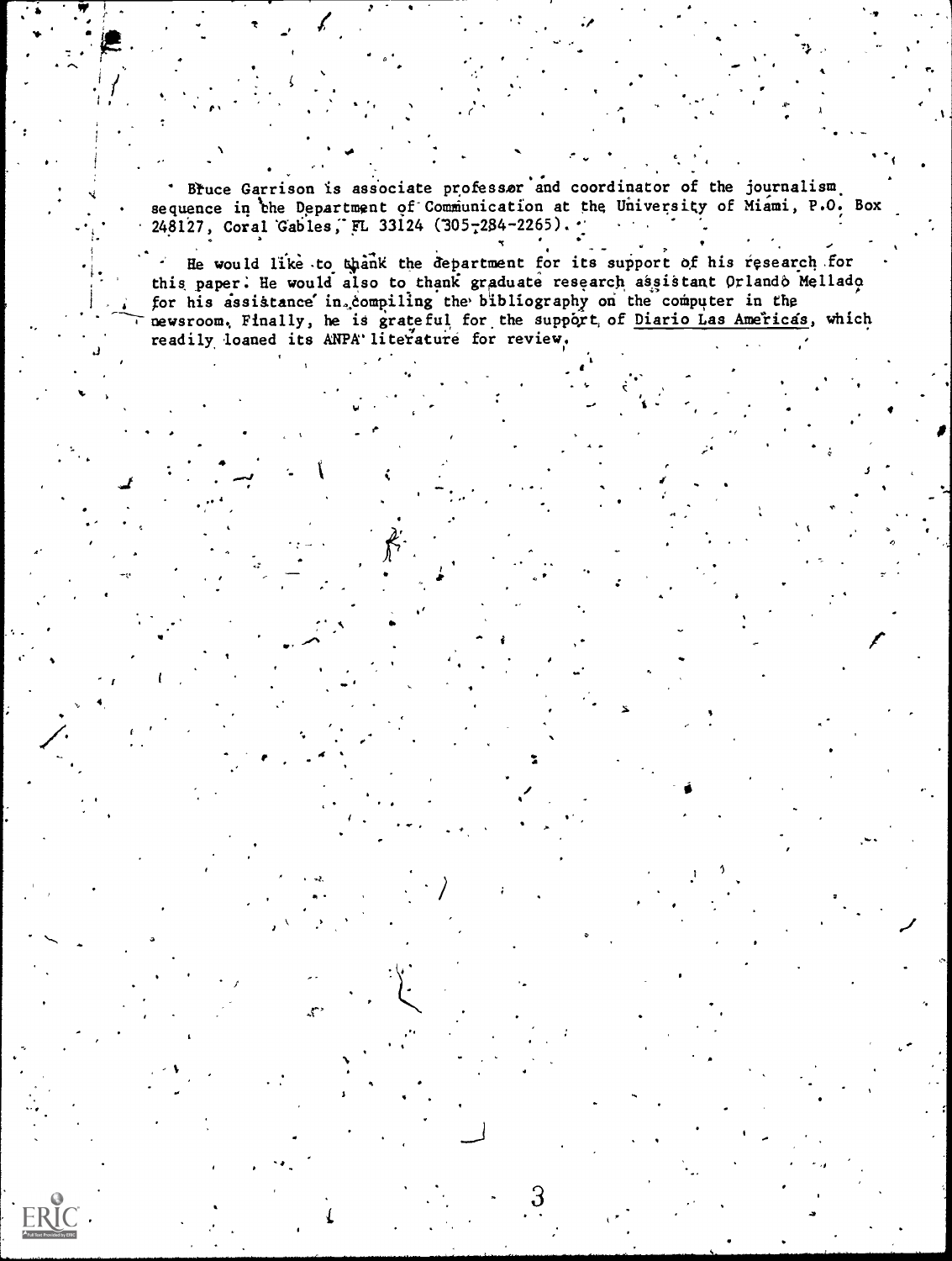## TECHNOLOGICAL,7DEVELOPMENTS IN JOURNALISM:

-3-

4

e

THE IMPACT OF THE COMPUTER IN THE NEWSROOM

Consider this statement:

,

c in the set of the set of the set of the set of the set of the set of the set of the set of the set of the set of the set of the set of the set of the set of the set of the set of the set of the set of the set of the set

. .  $\mathcal{L}^{\mathsf{u}}$ .  $\blacklozenge$  . (T)echnology is blurring the traditional definitions of , ... communications media as well as the uses to which these media have been put. The press, radio, television, telephony (sic), and various other forms of communication are now still quite distinguishable, but advances in technology will render these media much, much less distinct to the end user, the consumer, you and I in our homes and businesses in the future."

> Dr. Solomon J. Buchsbaum-Executive Vice President Bel). Laboratories

Our communication environment is being altered; as we are told by Becker. He identifies at least six major trends,'each.of which involves the traditional ; print medium, the newspaper, Becker says these trends include (1) rapid increases in the number and kinds of sources of information, (2) eroding distinctions among most of the major media, (3) "demassification" of the media audiences with fragmentation, (4) an aging, changing audience which has less and less sexual distinctions with less and less available time for the media, (5) consolidation and development of cross ownership is continuing, and  $(6)$  and increasingly important role of the computer in all mass media induatries.  $\mathcal{L}_{\mathcal{A}}$  is a set of  $\mathcal{L}_{\mathcal{A}}$ **With the Contract of the Contract of the Contract of the Contract of the Contract of the Contract of the Contract of the Contract of the Contract of the Contract of the Contract of The Contract of The Contract of The Cont** 

Becker feels the combination of these trends will lead to the ultimate newspaper, one which is tailored specifically to individual readers with help of computer and cable/satellite communication. While we are heading toward these personalized newspapers, we obviously have not yet reached that stage. Yet the computer has become an integral part of the newspaper. The newspaper has become computerized in just about all departments and,components of the-product. Computers are in use in the newsroom in what are commonly called "front-end systems" to serve the "front office" newsroom (as opposed, to the "back-end" production side). Computer front-end systems are elaborate word processing systems with massive storage capabilities vastly different from the TRS-80 Model III microcomputer hardware and SuperScripsit word processing software which was used to prepare this manuscript. But they really achieve the same end. Computers are also major forces today in advertising, circulation, the newspaper's library, the business office, and the printing plant. We have become completely dependent upon these logicai'devices.

A study conducted by Doyle Dane Bernbach predicts "media environments" will and the study of the media of the undergo significant changes in the next decade. Computer-based technologies will be'responsible for these changes,. which the report says', will include changes in information available and the format in which it is obtained, more localized "zoned" editions, more equitable pricing for advertising, space ordering will be facilitated by computer, and reproduction and use of color will improve, and videotext--the computer-supported electronic newspaper--- will'replace traditional sections of the newspaper.<sup>4</sup>

 $\c4$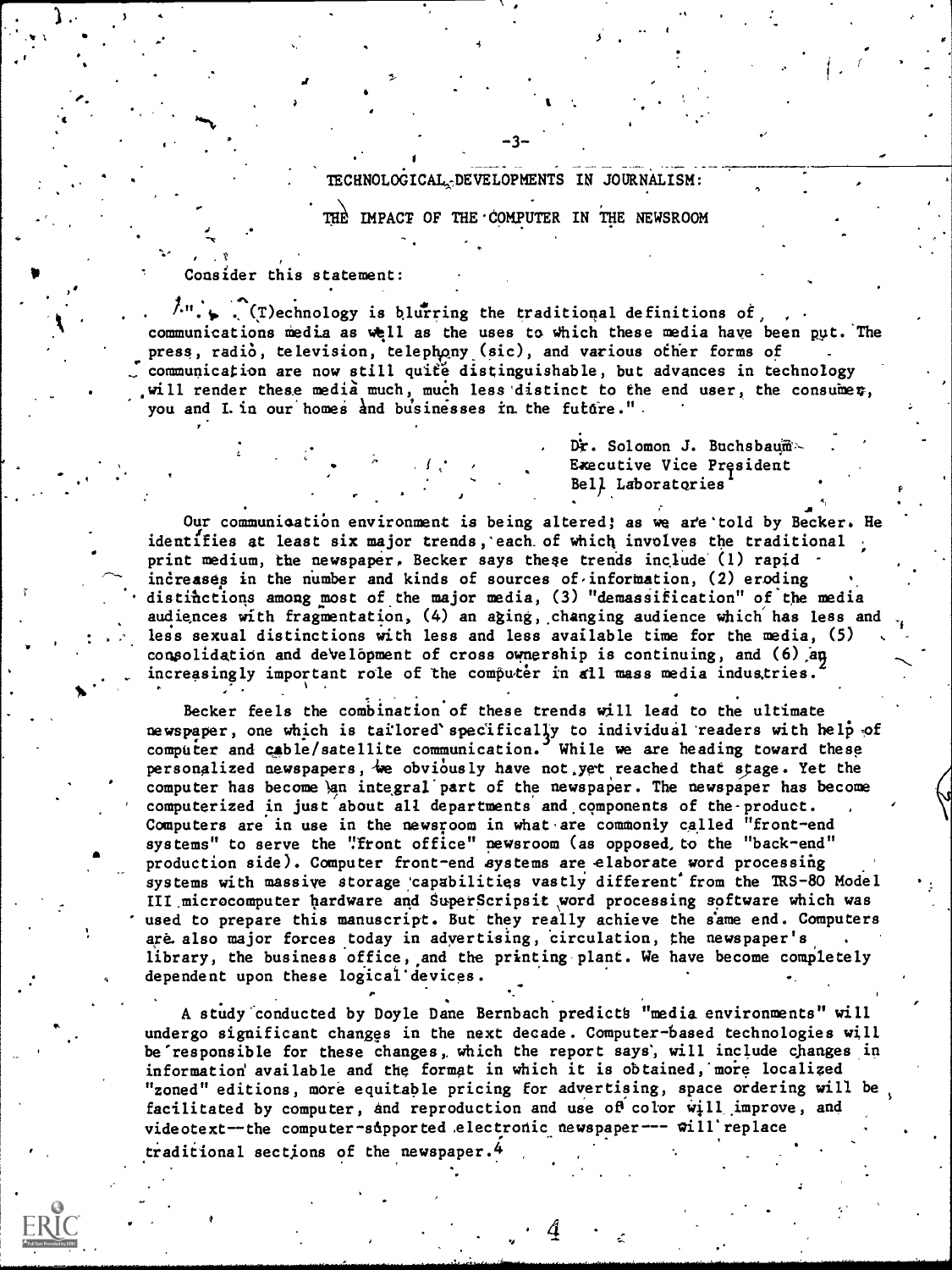We are at the cutting edge today. There is, as Schramm and Porter have  $\sim$  . noted, a special .importance of the computer in the, information revolution of the 1980s. They wrote the "ability to-store almost endless amounts of information and retrieve it on demand brings us to consider the computer, which may well become the great communicating machine of the Information Revolution." While Schramm and Porter do not predict what.will happen in the years to come in this decade they suggest it-will be an exciting time for communicators. They liken what is happening today in this information revolution to the beginnings of the industrial revolution. "The men and women at the beginning of the Industrial Revolution,must have had some of this same sense of uncertain destiny. Unlik them, however, we shall have something to say about what happens," they wrote . .

 $\mathbf{v}_1$  : and the set of the set of the set of the set of the set of the set of the set of the set of the set of the set of the set of the set of the set of the set of the set of the set of the set of the set of the set

 $-4-$ 

The purpose of this research paper is to outline new technological developments applied to the newspaper. More specifically, the intent is to 'review literature relating to computerization of the newspaper newsroom. Because many of the functions of the newspaper are intertrelated today by the computer in pfoduction, the newspaper's technological developments cannot be discussed ' without consideration for changes in other departments as well. This essay will review relevant scholarly and professional literature published in the lest seven years on computerization of the newspaper newsroom. An accompanying selected bibliography is attached to this paper in Appendix A. It is also still in incomplete form, the product of a preliminary search and review of literature which is continuing at this time. A'final report will be issued at a later date.'

## About the Literature

 $\mathcal{A} = \mathcal{A}$ 

As any developing body of mass communication technical literature goes, the literature concerning newspaper technology and the computer tends to be located generally in the professional literature and is beginning to become the concern of scholars in research journals. Reviewing literature published since the early 1970s, it is apparent the subject of technology and newspapers is only beginning to catch the interests of esearchers in mass communication.

Professional journals such as Editor & Publisher, the American Newspaper Publishers Association (ANPA) Research Institute Bulletin (this publication was merged into Presstime in October 1979), Publisher's Auxiliary, the American Society of Newspaper Editors' The Bulletin, and ANPA's Presstime, for example, are the best sources of literature on technological developments in journalism. While these articles tend to be highly qualitative and descriptive, often based on case studies of new installations of,equipment, these articles are extremely useful in setting the state of the art. Clearly, the frequency of publication of a professional publications such as these are assets in getting the most current information into the hands of the consumer as quickly as possible. ANPA's special editions of Research Institute reports are slow in publication, unfortunately. With a move from Easton, Pa., to Reston, Virginia, this year, the. delays may be even more severe-before they improve. At present, the most recent edition of specification data for newspaper production equipment of ANPA-member newspapers is the 1981 report published last year. The most recent electronics report was issued for 1979 in 1980. Updated editions are expected later this year, according to ANPA's Research Institute.

Scholarly publications, on the other hand, are more thorough in their review of developments. Journal articles, such as those in Journal of Communication or

G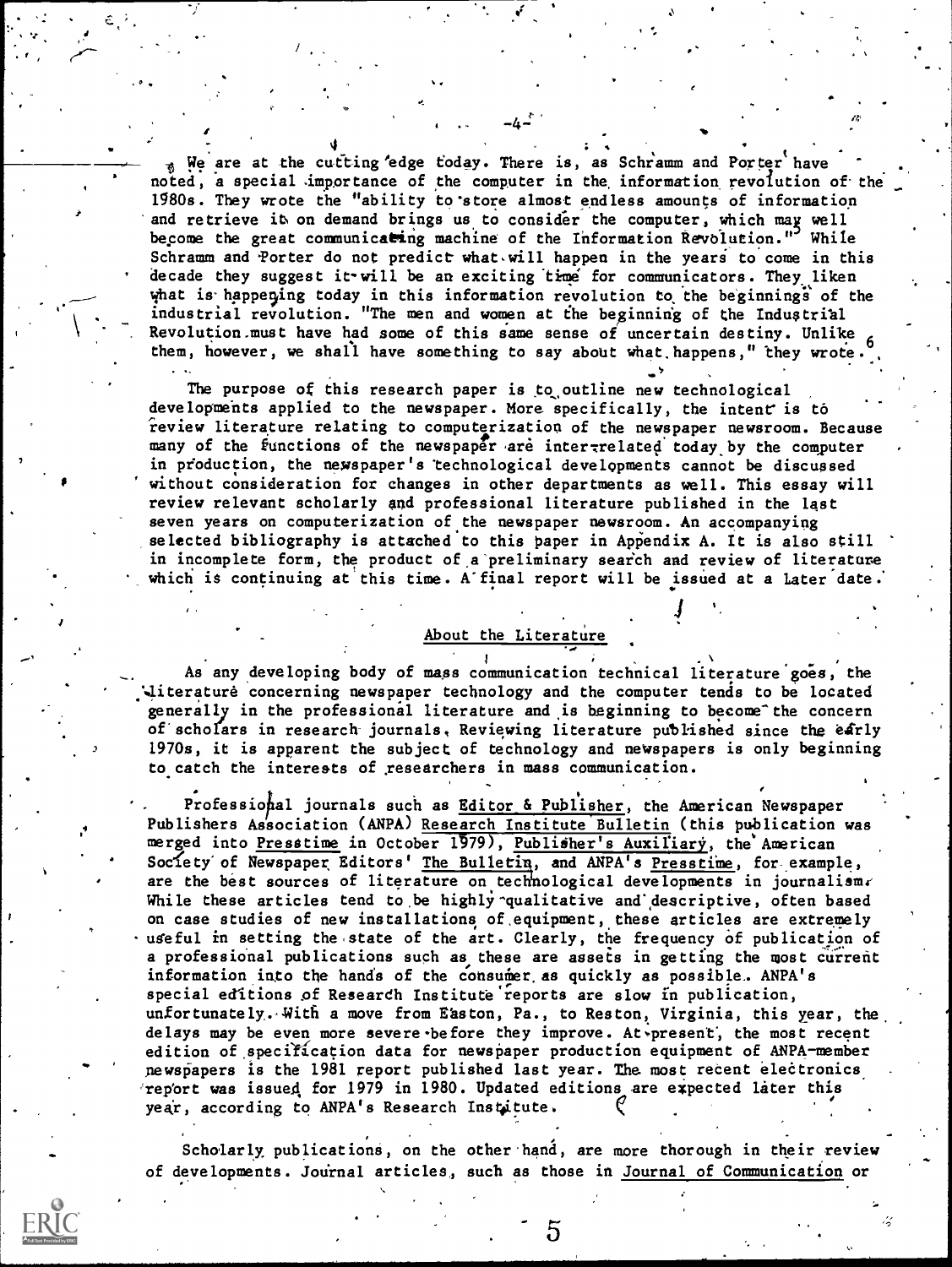Newspaper Research Journal, are much more empirical in nature and provide quantitative evidênce for support of hypotheses based on review of literature. While these are also narrow in scope, these articles and essays often provide the theoretical advantage for the reader uncertain about the reasohs why certain technological decisions have been made and implemented. Scholarly literature is still "catching up" with professional literature. Journals publishing the most useful.literature on.technological developments.in journalism are those which are interested in other technological changes (e.g., in broadcasting and other forms of publishing) as well. Leaders in\_research about technological change are Newspaper Research Journal and Journal of Communication. Clearly, other\_journals -in mass communication have given attention td the subject; but perhaps not in as. much depth or in as innovative a manner. Another genre of journals interested in mass commdnication technological developments are graphics, computer, and information/library professional publications.,

f.

 $($ 

e

, .

'In recent years, the first generation of books and-disserations/theses discussing the impact  $\phi f$  the new technological developments on newspaper have been, and are being, published. Leading scholarly writers are Anthony Smith and Benjamin Compaine. Among the prolific professional publications authors specializing in new technology are Earl Wilken, editor of the equipment news section'of Editor and Publisher, and Sandra Puncekar, former editor of the ANPA R. L. Bulletin and presently a part-time writer for Presstime. New textbooks are also a source of general information on the subject, primarily in the newest editions of introductory textbooks on mass communication.

4 .

## . Overview

Sitting in a candlelit room in Atlanta, where the power had gone out during and ice storm, Harvard researcher Benjamin Compaine talked about the impact of media. Noting the irony of a power failure at a conference on the new technology, Compaine said, "it's beginning to look like a jungle out there for media people and for the consumer." Taking a rather'novel approach to his presentation, he interviewed himself. about the new technology and its effects on society. "Who is going to pay for it? What will it cost?"' Compaine raised 'questions we.must consider as we review literature on technological development. All these changes in the newsroom which we will soon discuss here are possible, or soon will be. But we must also consider not 'only what the changes will enable us to do, but unless we consider economic factors as well as impact on the receiver of the message, much is lost. Unfortunately, however, at this point we . do not know many of the answers to Compaine's questions.

Computeri4ation of the Newsroom

- -Smith argues that the newspaper took to the computer under the influence of the American Newspaper Publishers Association in about 1960. Prior to this, he  $\varphi$  notes, the newspaper limited application of the computer to business and commercial work done by an accountant. Gradually, market researchers began to use the computer, then the advertising department. Then came computer time .sharing--- allowing several users to use the computer at the same time. This enabled designers to consider applications--- words. After hyphenation and justification problems were resolved, in the 1960s, the door was open completely.<sup>8</sup>  $\mathcal{I}$ 

6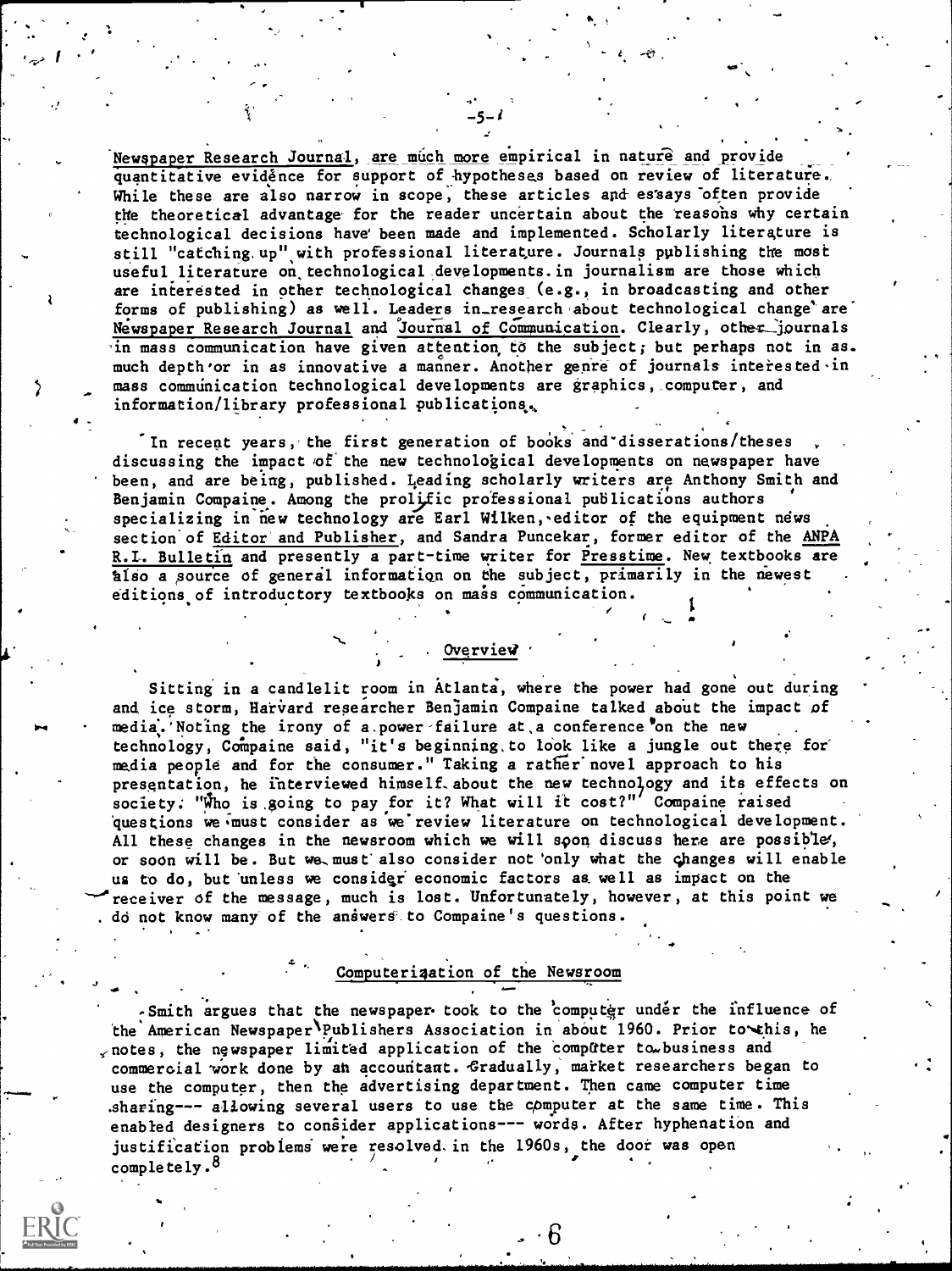But the biggest concern, Smith contends, is the change of the work habit of the riewspaper newsroom and.production plant and the physical changes which would also come from the technological developments. Acceptance was slow at first, but it occurred without serious damage, if any at all, to the editorial product.<sup>10</sup> Nevertheless, Smith said, newspapers must select their<sub>1</sub> front-end systems with the subtleties of selecting furniture for the home.<sup>11</sup> And to go with these new systems, newspaper have created new positions called "production editors" but known around many newsrooms as "computer czars." And reporters, Smith predicts, will begin to change their functions in the newsroom because of the computer. He wrote: "The reporter is now equipped to become a rather different kind of information broker from the past. Many of the routines that necessitated reporters' performing humdrum reprocessing tasks are being or could be technologically eliminated. The newspaper, it<sub>e</sub> is true, has to surrender a certain sovereignty to other intermediaries who have the right of direct input to its computer, but it has more of an opportunity to review incoming materials and choose between.the stories offered. The newspaper will probably be able to reduce the number of reporters or editor-hours used on a range of traditional copy-editing tasks and use the time.to collect more original material' or perform more thorough research  $\cdots$ . (T)he techniques of the newspaper librarian begin to overlap with those of the reporter, whose tasks becomes increasingly that of a collator and comparer of versions--- more of a scribal function in some ways. The more skilled the reporter the more of a researcher he becomes, a human 'scanner of data bases, an intermediary between the enormous and, ever-growing store of available knowledge and the reader," In short, Smith tbihks the computer will lead us to a new breed of reporter and editor in the 1980s not unlike a technicial and specialist of a certain sort of news, quite the opposite<br>of the coningl assignment measured in still fied today 12 'of the general assignment reporter we still find today.

All-this has led to a new term, "compunications," to represent the combined \power of the computer and communications. Moghdam emphasizes the impdrtance of the computer in the newsroom by stating its purpose is to capture "the... reporter's original keystrokes' . . . to record the initial reports in a format compatible with the requirements of the phototypesetting machines in order to avoid rekeyboarding, reduce errors, and provide the newsroom with greater control over the quality of the finished product."

The computer serves several key functions in the newsroom. Its most dominant role today is in word processing, or internal copy'processing regardless of the source of the copy (reporter, wire service, and such). Included in the<sup>l</sup> word processing handled by the computer are keyboarding or writing and rewriting; editing, and data or story transfer from point to point in the newsroom. There are also special functions, such as a search and replace of words and phrases, definition of frequently used strings of words, and so on. Editing features. include headline writing and counting, story measurement, automatic slugging, and so on. Today the increasing portability of the computer terminal has enabled newspapers to provide reporters on assignment to, use terminals linked via telephone to,the central processing unit of the computer for greater speed and accuracy of transmission of stories, especially under deadline. One of the most widely used applications has been in the sports department, where newspapers routinely send reporters  $\partial \alpha$  cross-country trips to follow professional and college teams. Political beat reporters are finding the same advantage at conventions and other similar events. And newspapers with bureaus have'found

0.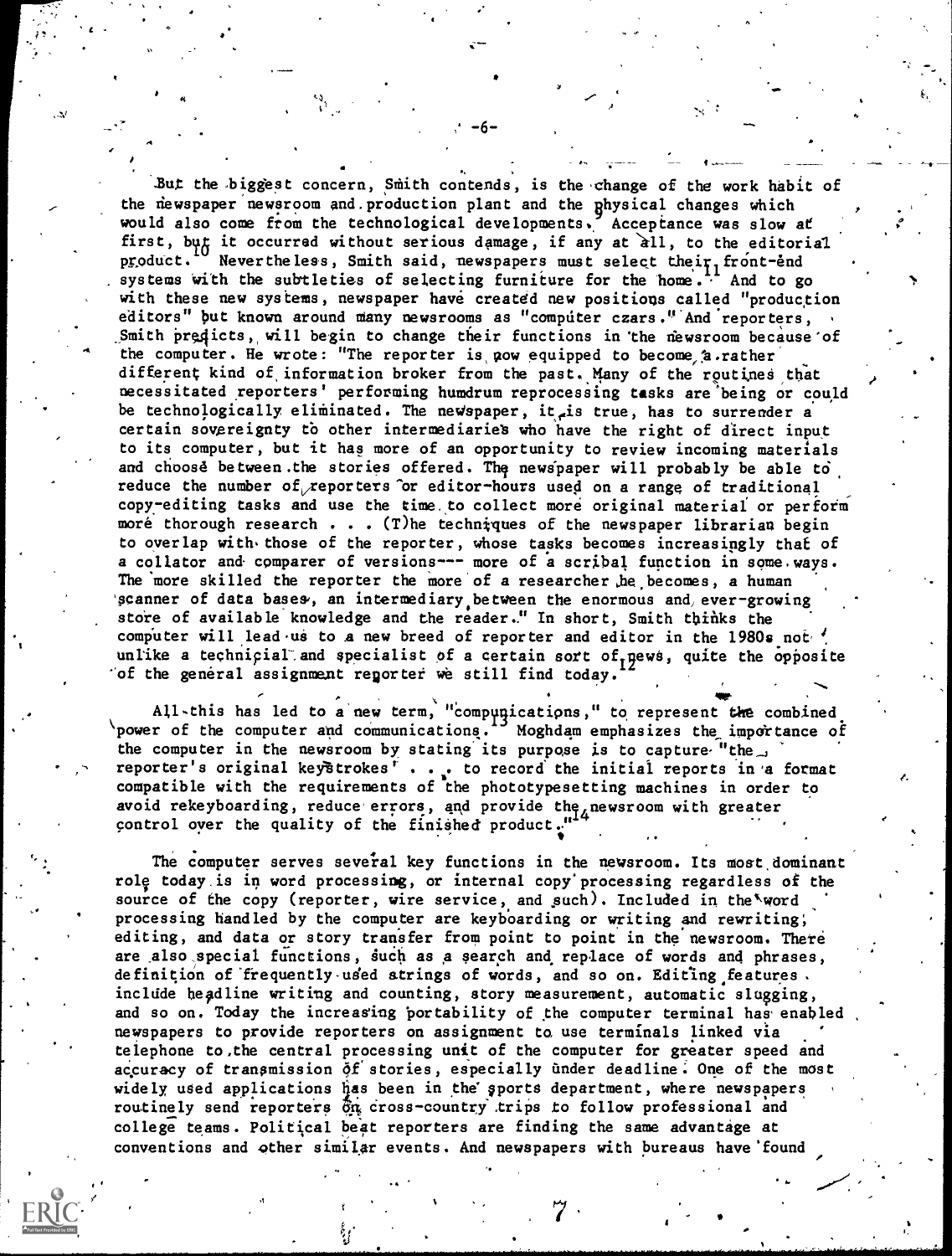these portable terminals easy means to link reporters to the -central processing unit of the electronic editing system.

-7--

Computers are now being used for assistance in writing. Even before '. microcomputers with word processing software which added a proofing dictionary,  $\chi$ newspapers were working on prototype spelling and proofing programs for their sophistidated electronic editing and reporting systems. ANPA research in the late 1970 led to checking and verification systems now in use at some newspapers. ,

The computer is also a valuable tool for reporters in creating news. Reporters educated in the social sciences, are learning means to apply "precision journalism". techniques to their reporting for greater accuracy and efficiency in analyzing data. The computer is useful in reviewing documents for content analysis, for survey research in public opinion' polls and surveys, and for secondary research of data gathered by other sources (such as the  $U.S.$  Census and other government agencies). Reporter's and editors are learning to use the computer as a predictive tool as well, using data collected to project trends and developments in their communities to mention only a few current applications.

Reporters are also using microcomputers and terminals in their offices for reporting. Some metropolitan newspapers are thinking about, and some have already purchased, microcomputers<sup>4</sup>to assist in analysis of budgets and, other financial documents, data retrieval from distant data beses, and the more common word processing. Graphics capabilities of a microcomputer help reporters to understand complex statistics and reports, as well. Reporters using microcomputers' in their jobs believe the computer helps them spot, information and angles other reporters do not find so easily and as quickly.

00.

Clearly, the adaptation of the electronic editing system by the major news (services has been an asset td.the newspaper newsroom. Associated Press and, United Press International, two major services, provide electronic transmission service ("DataStream" and "DataNews" services at 1,200 words per minute compared to the old Teletype rate of 66-gords per minute) for newspapers directly into the newspapers' codputer data storage banks. Editors are able to review stories as they are transmitted, call them up instantly, edit, and send the copy electronically-to the photocomposition system in composing within seconds. This development in the past ten years has enable copy editing on national and international desks to remarkably change, what it can accomplish and how quickly it can get tasks completed.<sup>10</sup> Computerization is directly responsible for increasing the volume of news received by newspapers and even how it is selected-- if an editor decides to program the computer to categorically delete stories (for. unwanted regional news, for example). And obviously, it is responsible for the increase in speed in which reporters for wire services can produce stories and they can be transmitted to newspapers for publication at deadline times. The computer's capacities, has allowed more up-to-date news to reach the neader faster than ever before.

4-developing body of literature has. evaluated the impact of electroni c reporting and editing systems on the news product. While some studies are concerned with the physiological effects of terminals on the human body, this is not a concern of this review.<sup>20</sup> Instead, we look at the impact of the computer on the editorial, product. Randall, for example, found a brief increase in error

 $\delta$ ,  $\beta$ ,  $\beta$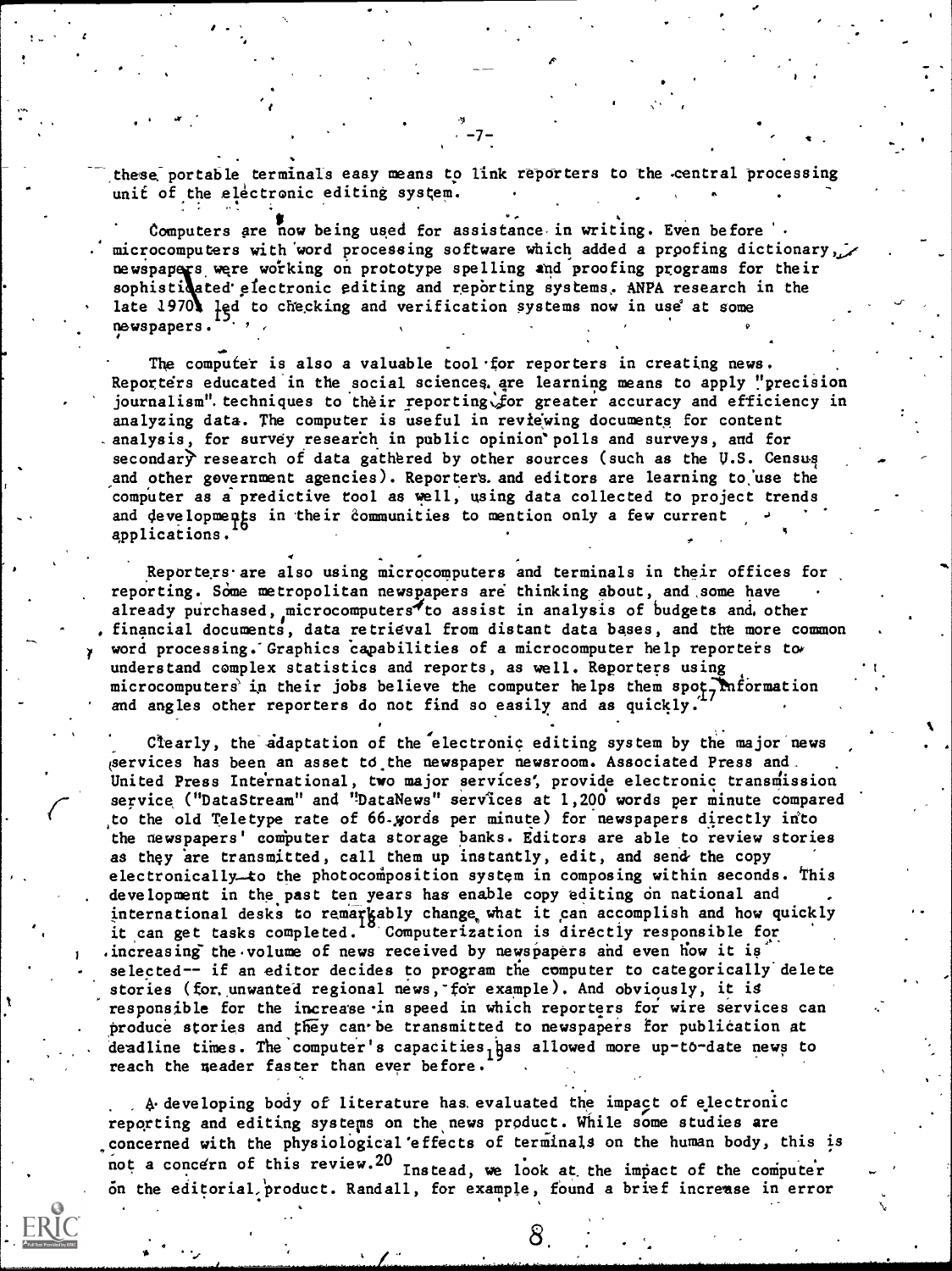rate during the transition period to an electronic editing system, but an eventual reduction in error rate below the base period. There have been other. studies on electronic editing effects, such as those by Crook, by Fisher, by Kurtz, by Shipley, Gentry, and Clarke, and by Stulce, to mention only a few conducted in the past seven years which have looked at what technology, has done<br>to the editorial product. The results of these studies seem inconclusive at best, indicating the need for further research in this area.

Even the computer has become part  $\delta \mathbf{f}_k$  the telephone system. As more and more pewspapers purchase and install their own telephone systems for newsrooms as Well as the rest of the newspaper, the newspaper becomes dependent on the computer in one more way. Most new telephone systems are computer based. Systems such as CBX--- computer branch exchange---, are less expensive and programmable to tailor to individual newsroom and other departmental needs.

In the darkroom, changes have also occurred with computerization. These changes affect developing and processing film, but also may change the very nature of the photograph. Instead of printing, photographers may find completely digitized and stored graphics as part of the complete pagination of the newspaper. After about 80 years of minor changes, new developments are on their way---brought on by the computer. Now that almost all newspapers use 35 mm single lens reflex cameras, it will likely become obsolete with development of. the electronic still camera---perhaps one of the newest applications of computer. technology to the newsroom. This tool records images in digital form on magnetic disks rather than on film. For full pagination--- the electronic makeup of the page on a video display terminal--- graphics as well as type must be prepared on an electronic editing system. Professional and scholarly literature discussing, this development is only just now emerging. And the quality of electronic cameras which digitize images is gradually improving to publication quality. Herbert, for example, has written that Associated Press is involved in an "electronic darkroom" project which will digitize graphics. Digitization has, been done for years, he notes, with the problem really in "what to do with photographs after they are digitized --- how to manipulate them--- enlarge, crop, reduce, etc.; how to store data, both on and offline; and how to output this data to a pagination system.  $n^{24}$ 

Editor and Publisher proclaimed in January that in terms of newspaper computer technology, 1982 was the year of pagination. A select number of newspapers are experimenting with full-page pagination, including graphics, in addition to Associated Press. Knight-Ridder, for example, placed the first full pagination system---with graphics--- in its newspaper in Pasadena, Calif. The system allows operators to view and compose whole pages of halftones, line art, and type. And, if projections for 1983 are correct, we will see this year as the period during which newspapers as an industry will begin to adopt the concept of pagination and the year when the traditional composing room begins to disappear: Pasadena's newspaper is composed entirely in the newsroom, eliminating the need for a composing, goom as we have traditionally known it. The computer has become the compositor.

9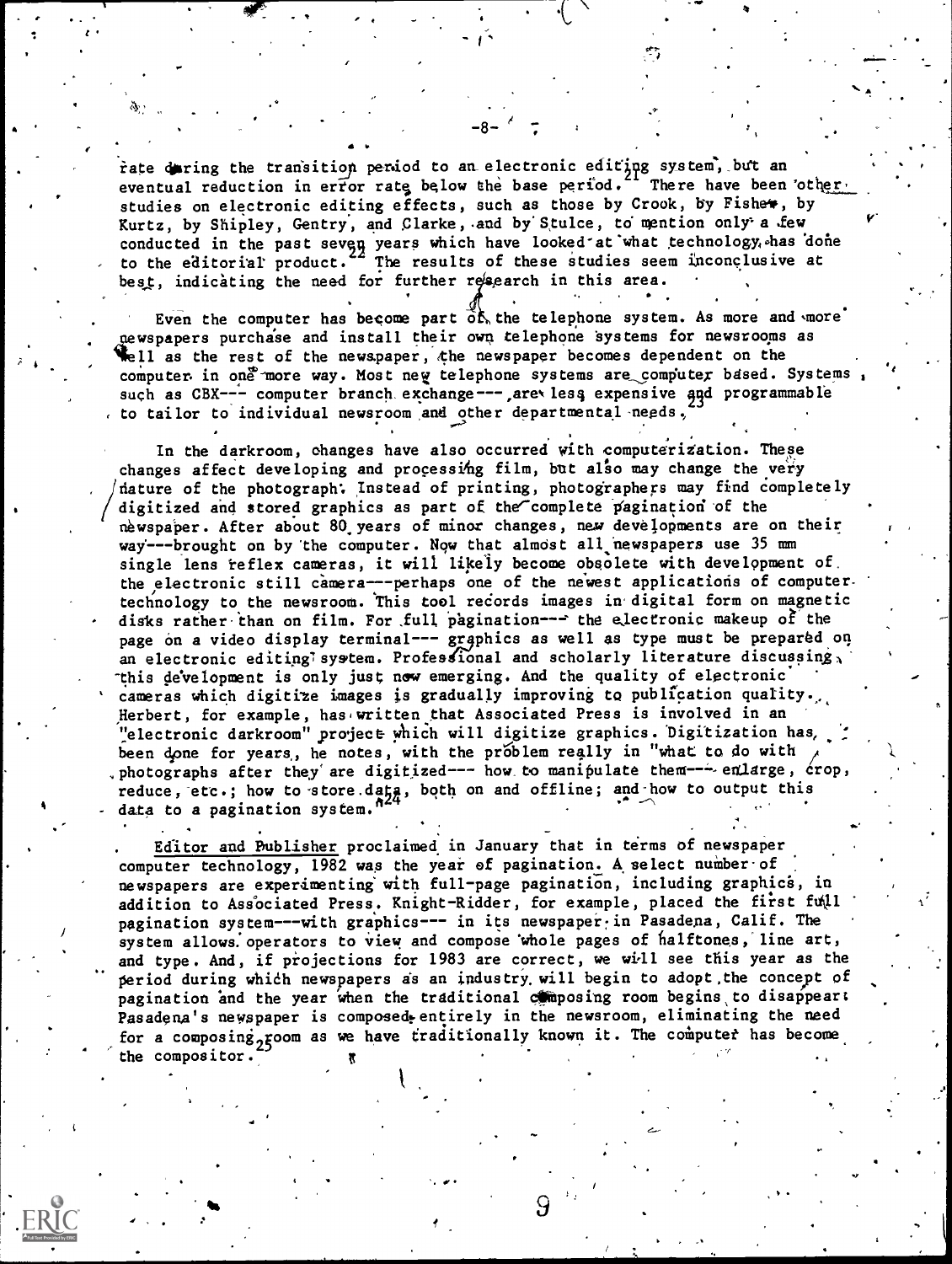#### Pagination Systems

-9-

,

rt i San

1

,

,

As mentioned above, the next step in the computerization of the newsroom, and composing room is already being taken. It began, if Editor and Publisher is correct, last year in California. This year, 1983, will continue the rapid growth of pagination. Newspapers are laying out news space, headlines, and other editorial content of the page on the computer. Pagination was first applied for display advertising layout and design, then gradually applied to layout and design of pages with both advertising and news holes. The computer terminal, in. this case, takes stories already-processed, on the system and ready for dummying and permits the terminal operator to experiment with locations, designs of type, headline sizes, and such before the page is produced. These systems have been in use for seyeral.years now at various newspapers, but as mentioned above, without graphics.

At this time, pagination systems must become even more economically feasible before they will receive widespread adaptation in the industry. Most newspapers seem to be "waiting to see" what 'the early installations and experiments will reveal at the few newspapers using it at this time. At least one essayist, in a. professional publication, expressed hope that by 1983 this barrier would be achieved and pagination  $\mathbf k$ puld become, a standard component of production  $\setminus$ equipment of the typical newspaper. It.has not yet, but the day is nearling as' in the read of the strain and  $\cdot$ Editor and Publisher Equipment News:Section Editor Earl Wilken wrote. Pagination, he said, is being "demystified" through seminars discussing strengths and weaknesses of pagination systems.

## Computerized Libraries-

-Branscomb has, suggested that the day of the general circulation lending. library is a passing institution. The alternatives for housing and distributing, information created by new technology have.brought on a reevaluation of roles and reasons for the public library and its services. "Today, the established  $\ldots$ patterns for creating books and collecting them in libraries<sub>o</sub>are breaking down because of a number of new forces . . . " Branscomb argues.

And with some extension of Branscomb's reasoning to the newspaper, which has its own library services to consider, we come to computerization of the newspaper library. For a number of years now, newspapers have considered the options in' dealing with ever-growing numbers of folders crammed full with . yelloWing newsprint clippings. One solution wa6 mictofilmand microfiche to save space. Thus, one application of the computer was to setve as a fast indexing means for these masdive collections of prihted,materials and photographs. Another, with the age of computerization, was eomplete storage and retrieval of information in massive computer system --- ideally interfaced with electronic reporting and editing systems. We are already using computers to locate information more quickly with computerized index data bases in daily use in many public and private libraries--- some. of the literature review for, this paper was conducted using such a system at the University of Miami which interfaces with data bases by long distance telephone lines. These systems enable us to locate the books and articles on subjects we are interested in, and of course, are of immense use to enterprising reporters conducting background research on a

ĿØ

 $\mathcal{F}$  and  $\mathcal{F}$  and  $\mathcal{F}$  and  $\mathcal{F}$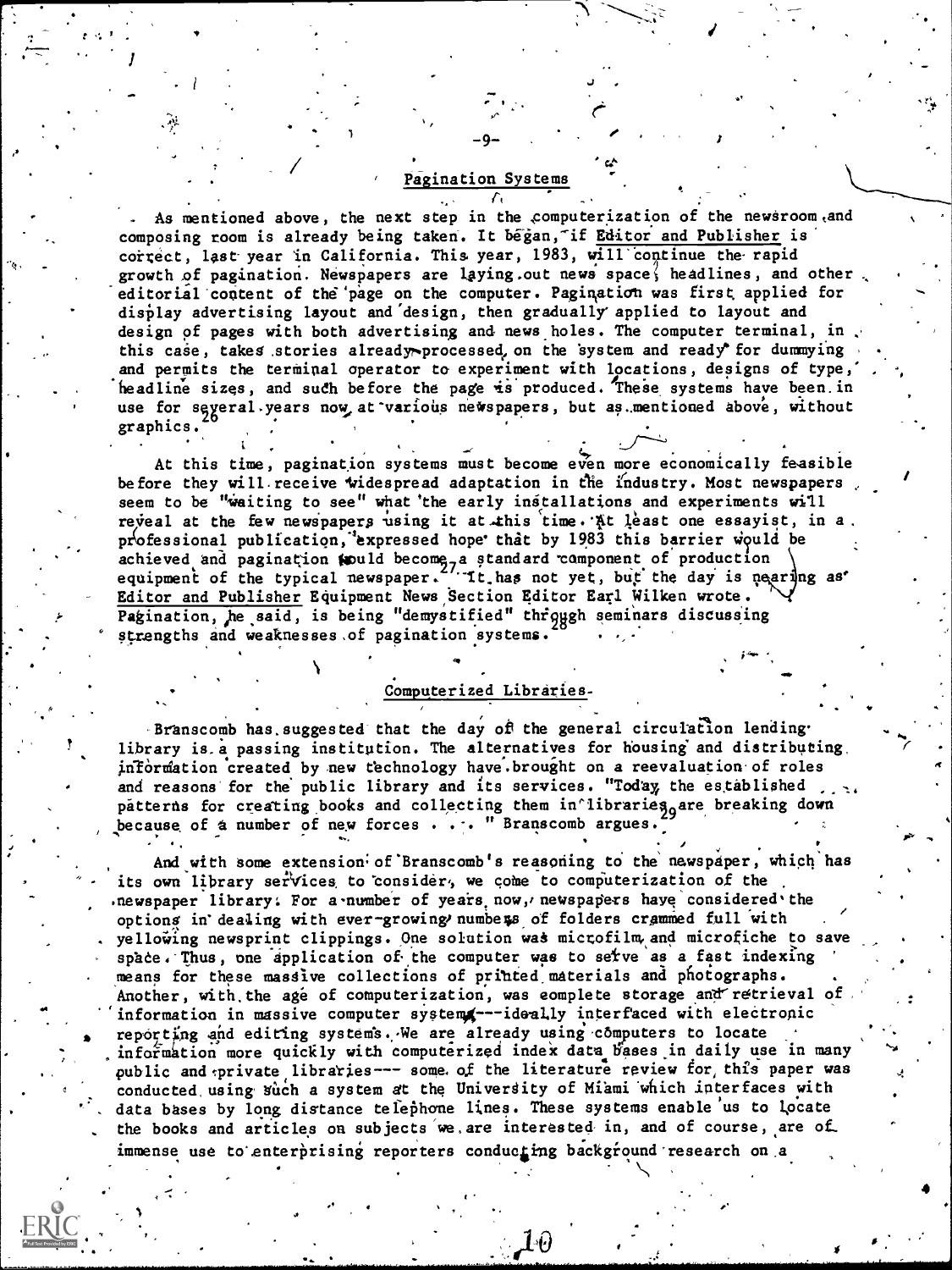subject. Becker also warns that the form of books themselves will be changing in the next generation, with some form of microfilm, electronic-recording, or other efficient storage device implemented to replace bulky books and magazines. Further applications of "slectronic libraries" includes non-verbal materials such as sound recordings.

-10--

r

Ir

Walker has pointed out the advahtages of computerized libraries at newspapers, concluding that while prices and sophistication of these systems' vary considerably, not many newspapers have installed such systems yet, most of the 18 newspapers.which have them are metropolitan dailies with the financial resources to experiment wi,th.them. While newspapers are waiting to see if these systems are financially feasible, most librarians point out the advantages to such a system for the newsroom. "Newspaper librarrans stress that electronic systems can improve reporting quality by\making research material available to reporters at the push of the button. The information is more complete because a whole file dating back for as long as the system has been operating can be searched for information. In a conventional "morgue," there is virtually no way '' 'for a reporter to be eure that a-particular clip file is complete." Sharing , information in the library is an option many publishers are considering to reduce cost of operation. Newspaper groups are beginning to consider possibilities of sharing costs for a central computer system linked by telephone lines. Knight-Ridder will be using Philadelphia, Miami, and Detroit as regional centers for its network of newspapers and broadcast outlets.

 $\cdot$  What is the effect on the newsroom? In addition to research quality in reporting," Walker believes such libraries will improve speed in reporting as well. Finding information quickly will enable reporters to finish stories<sup>1</sup> faster, he points. out Thoroughness and accuracy in newswriting stand to be improved with such systems, also. Finally, these systems encourage reporters-to use reference materials since they realize the material they seek will be there and not misplaced or lost.'When old clip file systems fail to produce materials sought, reporters begin to use them less and less. This will not happen with an electronic morgue, Walker wrote.

. .

,

# Other Newsroom Applications of the Computer

, ,

Newspapers are beginning to think about other applications of the computer's logical functions to improve its product. With the possibilities of the computer today, newspapers-which do not even share the same physical plant can share. resources such as a computer-based electronic editing system. Two newspapers, at! least, are already doing this in Connecticut with newsrooms 7.5 miles apart.' Production has been consolidated, but newsroom with terminals in different  $\frac{1}{2}$ locations serve the two distinct news departments. There will, no doubt, be more  $\cdots$ of these trials not that  $he_{34}$  computer has made such interfacing possible by dedicated telephone lines.

DeWeese writes about immediate content analysis application of the computer, in Detroit. In this, the idea is to content analyze the computerized newspaper just as it is published in computer-readable form without rekeypynching. the editions. This effort has enabled editors, as well as researchers, to  $\leq$ . immediately investigate the daily effort of the professional journalists. When stories are quantitatively analyzed, obviously, a computer program is also used. The researcher can analyze the newspaper's news for the number of words, number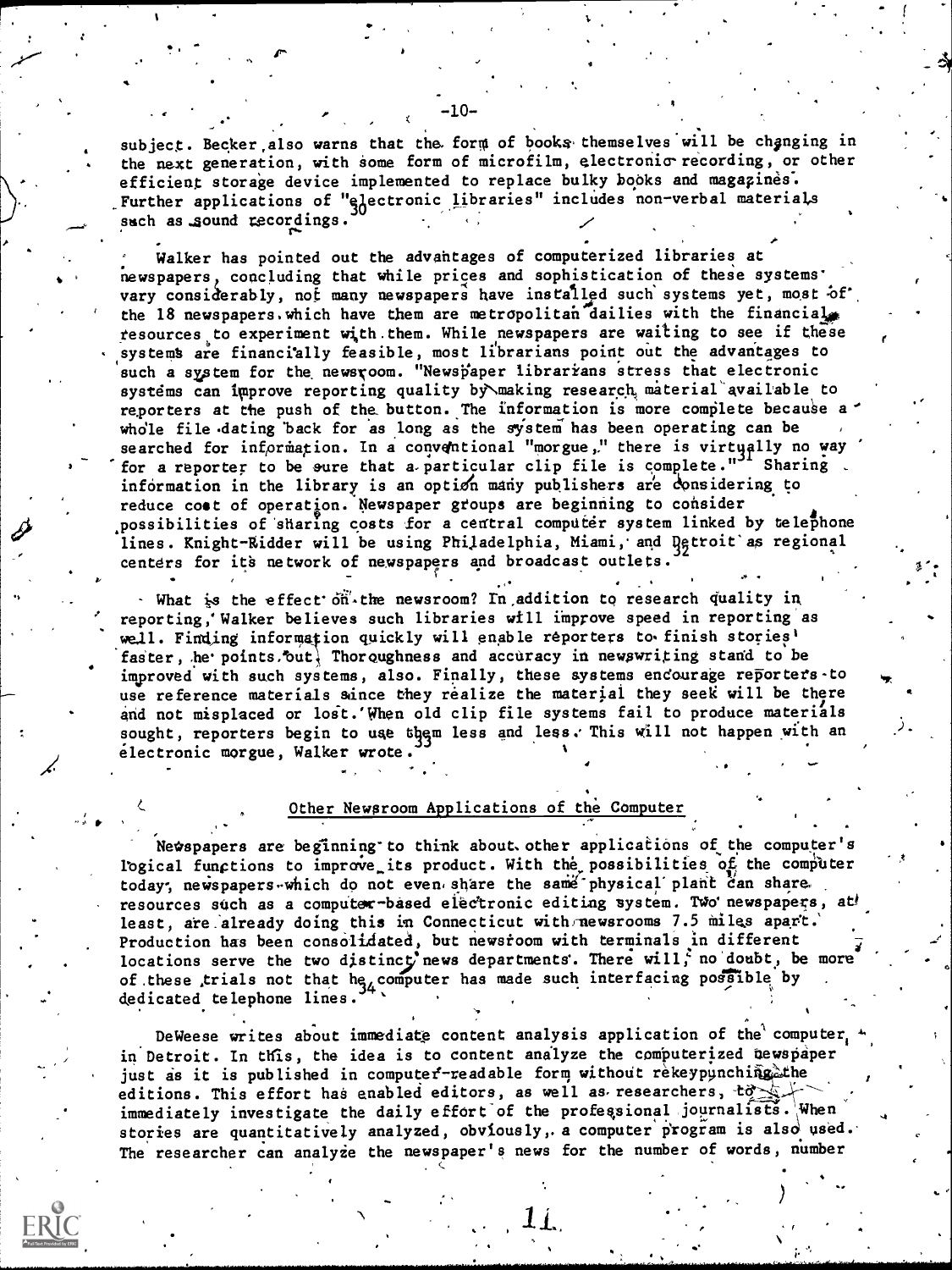of sentences, percentage of words or percentage of sentences in a particular category, and so on for sections or the entire newspaper, or even a particular time series of several issues. A range of statistical analyses is possible beyond simple descriptive statistics, DeWeese said. However, just as much of the technology we have discussed so far, DeWeese concluded the immediate content analysis by computer will not be a practical reality until costs are significantly teduced and capacities to handle large amounts of data (stories) are increased. Editors have already begun to use computerized content analysis to improve their understanding of the product they edit. Editors are able to use content analysis-type computer programs to evaluate length of stories published, to assign the story into broad categories as well as specific categories to x determine how much "attention" is being given to a topic over a period of time, the productivity of a given reporter, wire service stories used, photographs used by size and category, combined wire and local stories, and even assists in whudget planning, and so on. It has led to another source of help for the. editor's "instinct" used in making decisions about coverage, at least one newspaper's editors have claimed.

-11–

Related to content analysis is another application described by Shamo. Analysis of writing, such as prediction of syllable count and readability in general, can be done by computer program. These approaches will no doubt by useful to editors, reporters, and Writers for improvement in their craft.

today, an increasing number of newspapers are producing their own software. for a number of newsroom and non-news tasks to cut costs for computer programs. Cichelli  $\pi$ rites these costs are often double the original investment in. equipment in spite of the decline in the cost of hardware in the late 1970s. "New, methods of program construction have been developed which promise to greatly reduce program design, coding, and maintenance costs. These methods, which improve the logical integrity and readability of programs, are now being offered.

#### Advertising Applications

For a number of years now, newspapers have used word processing systems, the same or modified versions of electronic reporting and editing "front end" systems used in the newsroom, for classified advertising. In fact, both VDT systems and optical character recognition (DCR) systems have been used for input of classified advertising copy for typesetting. The VDT system can offer the advantage of pre-programmed formats which can be used while the operator is taking the information by telephone. Today, these systems are intergrated for input and processing. In addition, the computer assists in editing, computing ad linage for an edition, cost of the advertisements, checks against bad, gredit risks from name and address of customer, and preparation of the bill.

Display advertising, as pointed out earlier, has worked with electronic layout and design of advertisements with early versions of pagination terminals, since it is the product of the cooperative effort of many individuals and a central assembly device is desired. This form of information processing is more sophisticated than simple input of data that classified systems require, and therefore, more proficient operators: . But these systems are quite expensive, as we discused with pagination systems for news pages, and at this time high costs preclude the use of such devices at smaller hewspapers lacking financial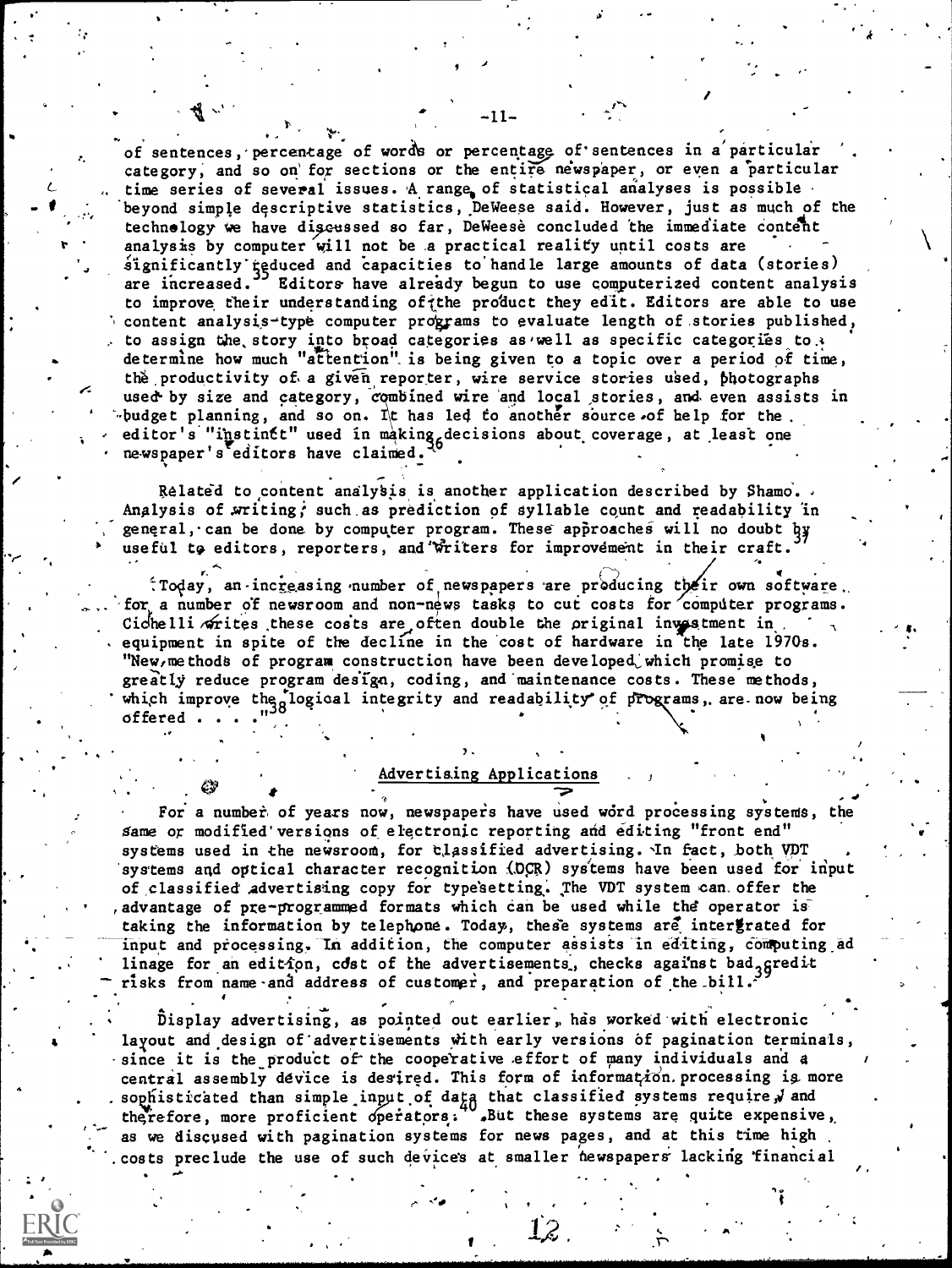resources, even though they are often cost-justified when production time is" The advantages are clear--- greater ease and speed in moving blocks.of  $\sim$  cut. type near deadline, savingg, in production costs, expandability, flexibility, modular makeup, and so on.

### A Brief Look at Production

Newspapers are-increasingly concerned about electric power sources. With computerization of the newspaper newsroom and production facilities, newspapers must be prepared for emergency power failures. Because of this concern, there is, a developing literature discussing alternatives to traditional power sources to assure continued service in the event, of à storm, a blackout, and such. The American Newspaper Publishers Association has researched this subject for several years now to protect the newspaper published in an electronic  $\mathbf{r}$ environment. Editors and others in the newspaper production process shudder whenever the words on their VDT screens flicker during a power problem. There must be backups, ANPA says, and most newspapers have installed emergency generators independent of the usual electrical system--- assuming these occur one or two times a year in most plants.

However, the purpose of this literature review is to look at the role of the computer in the newsroom, and we cannot completely ignore the computer's' application of the computer in production. Today's newspaper is often produced in two different plants--- one located downtown for editorial and business purposes, for example, and another in the suburbs or at a different location for production and printing. We currently see this in Detroit, Quincy, Mass., and at other darly newspapers.

. Some newspapers use messenger services for transmission of page images, but more and more newspapers are using facsimile transmission---- the electronic transmission of the page image from site A to site B. National newspapers such as the The Wall Street Journal and USA Today employ this production technique to permit fast dissemination and up-to-date editions in all regions of the country by using satellite printing plants. Satellite transmission of the page image is not new; it was first tried in 1967 across two continents and an ocean. Today, this more and more important in the production of national, regional, and local newspapers. And, of course, the computer is in the middle of the technical'. process, regulating transmission, scheduling, and other important factors in the efficiency and accuracy of the effort. Research has started to look at the impact of facsimile transmission. Russell found increase in use of facsimile newspapers throughout the world. "Several major technological innovations have coincided to transform facsimile page transmission from pipe-dream to reality," he wrote, He identified a "global" effect, a "mobile" effect, and a "decentralized" effect of this new technology, and concluded: "It geems clear that facsimile transmission will continue to grow in popularity for some considerable time before reaching saturation point. Particularly because current, technology-permits transmission further and faster then ever before fax is likely to continue to shelp newspapers to realize regional, national, and even global aspirations."

The computer is now a factor in work tasks in the mailroom as well. As mail rates increase, more and more advertisers will use the newspaper as an inexpensive distribution means--- considering more and more newspapers are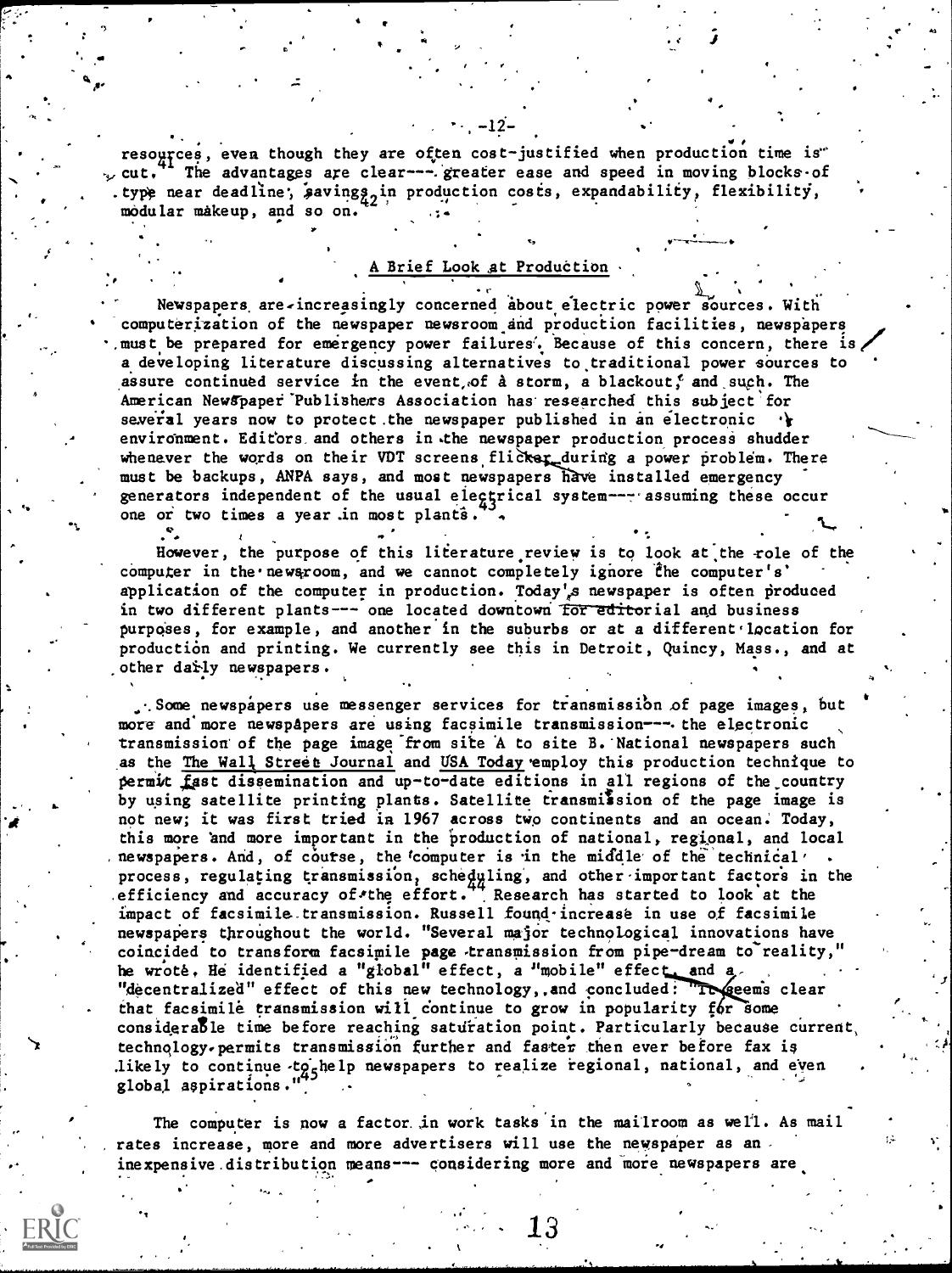producing segmented or zoned editions. This is not new, either, Moghdam notes: "As with most other production operations, mailrooms were first computerized in the late 1960s, and early efforts were limited to off-line uses such as the daily production of draw sheets. Today most mailroom equipment is designed to be fully automatic . . . . " Wilken wrote that robots, operated by computer , programs, are heading for the mailroom also, replacing people who stuff supplements into the newspaper." Palmer wrote, 13 years ago, that computers can be programmed to set bundle sizes for trucks at the  $_{48}$ oading dock, only one of numerous advantages of their application, he noted,

In circulation and marketing, there are numerous applications. Moghdam has concluded that. "circulation and marketing constitute one of the most promising, yet least explored, areas for application of electronic technology." A number of newspapers are now using computerTzation of circulation by listing subscribers on compléter systems, complete with account information. Computers also produce mailing labels for mailed issues, but also sort according to zip codes to produce further sayings for the company. Yet, as Moghdam. says, most newspapers have hot placed resources in such a direction to permit complete experimentation with the marketing potgnitial of the computer. This will be a development for later in. this decade.

The.goal is simply to modernize plants which are in desperate need to be more efficient and functional. When a newspaper goes through this, it is often a. several stage effort, as documented by Dyment in his analysis of a small daily in New York. The modernization, in his study, began with conversion to offset in .1964. This was followed by installation of the photocomposition system three years latgr. The third stage was a new building in 1977 to house all new. systems. The contract of the contract of the contract of the contract of the contract of the contract of the contract of the contract of the contract of the contract of the contract of the contract of the contract of the c

."

 $\overline{a}$ 

t

1.

.r

w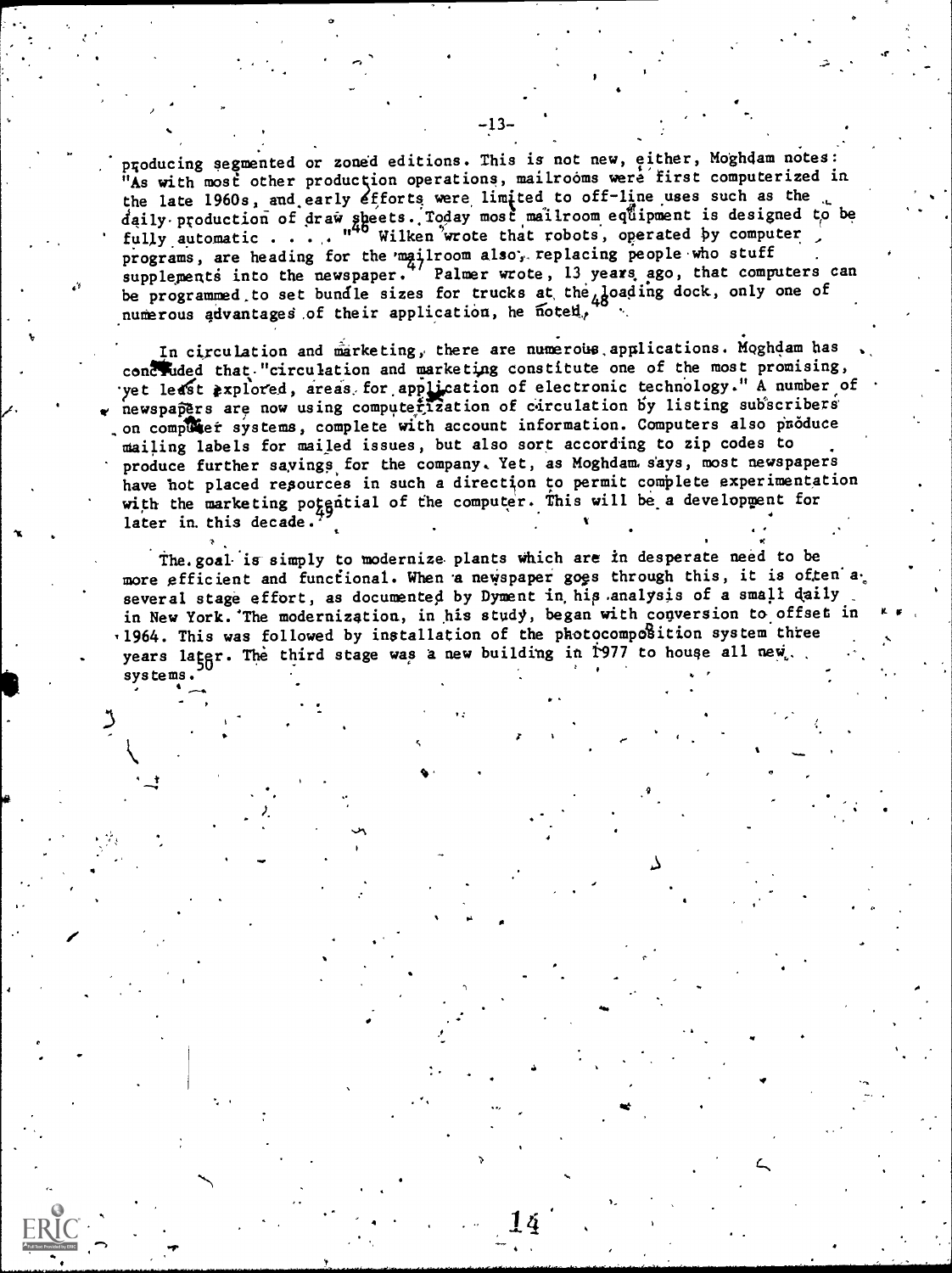## The Electronic Newspaper"

-14-

 $\sum_{i=1}^{n}$ 

I.

 $\bullet$  and  $\bullet$ 

 $\frac{V_{\rm{max}}}{\sqrt{2\pi}}$ 

.

Today's newspaper, and the newspaper of the future, is taking an alternative form to the printed, home-delivered editions we are used to reading. This form has received perhaps the most attention of any computer- and technology related changes in the literature. The printed version of the newspaper has been adapted to the television screen. This happens today in two forms for the consumer. First, the consumer may receive a one-way service as.part of his or her cable television service which produce's the printed text of a wire service story, a weather report, or stock market summaries on the full-color screen. The second, and far more sophisticated, is the two-way, or interactive, electronic newspaper which allows, the consumer to read the news as he or she selects it and not just how it is programmed to the cable channel by the newspaper. This new form of the newspaper is creating many new opportunities for newspaper markets and as potential sources of revenue for newspaper companies fearing the end of the newspaper as we have known it in this century.

The non-interactive systems are often referred to as "teletext" and the  $,$ interactive systems are known as "videotext." Experiments on teletett began less than a decade ago in Great Britain and interest quickly grew in the United States. These systems seem to be a force for the future. Knight-Ridder will have Viewdata, an interactive system which has been tested.extensively in the past several years in Coral Gables, Florida, in the three-county metropolitan Miami area this fall with an immediate goal of 5,000 customers.

At this point, reaction by consumers is an important research concern. Much early research is proprietary; however, scholarly literature is beginning to reveal discoveries of this research. Researchers are beginning to publish research concerning public use, expectations, and fears of such computerized information sources. Teletext consumera' use patterns, for example, were found<br>by Elton and Carey to be quite similar at both public terminal sites and at home. Among other findings of the trial, research was ube mostly by males under age 45; use at home dropped off after the "novelty effect" wore off; and, they found, graphics were favorably received. The simplicity of teletext is an asset, they concluded, when compared to videotext.

,Many newspapers seek interactive systems for their initial electronic newspaper efforts, but are forced to choose, instead, the non-interactive systems as an alternative to very high research and development costs. Arrangements are made with local cable systems and a channel, perhaps several, leased or otherwise contracted for news and advertising messages. Abbott reports, this was the option taken by a Massachusetts newspaper when suitable technology at an affordable price was not available. Discugsions with at least one other newspaper.publisher has supported this strategy. $\tilde{L}$ 

. The "dedicated newspaper," as some scholars have called this new form, seems an appropriate use of the computer' in providing consumers with the most up-to-date news product possible. "Of even greater value (than today's news) is current news individually packaged so that one need not plod through masses of irrelevant data in order to search out that which is of personal integest. It is this kind of tailored news service that network services can provide.

4.

 $15\,$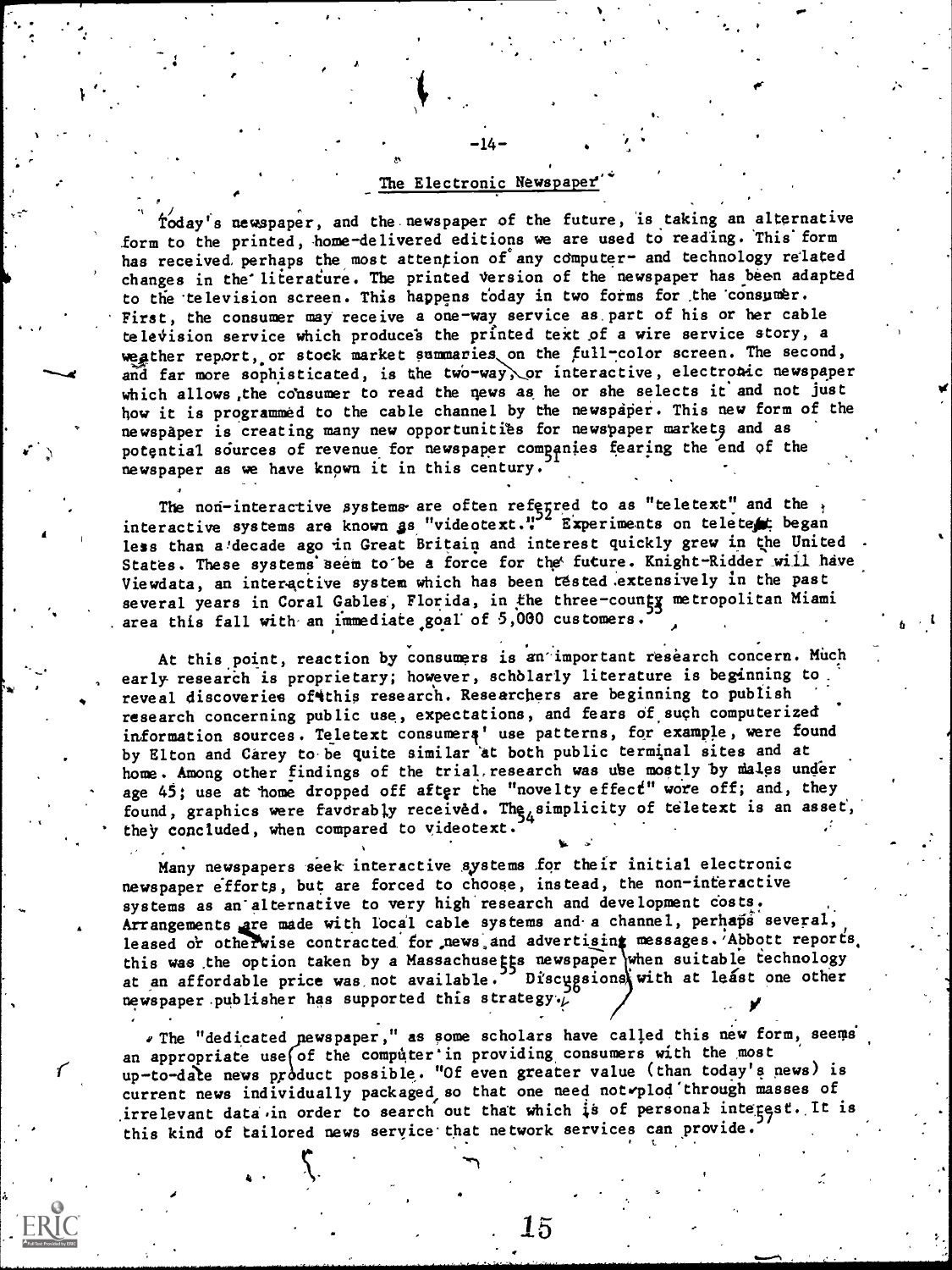Morse has written that newspapers are playing a significant role in the emerging videotex industry. "Some of the country's larger newspaper organizations are, in fact, the driving force---either acting alone and independently or in concert with other national corporations---behind an, industry that is expected to generate anywhere from \$9 to \$19 billion by 1990," he wrote.<sup>10</sup> Morse also feels the personal computer is another force in shaping the videotex industry---a point which distinguishes the U.S. from other . countries employing videotex systems. "With a million or two already in place, they eliminate the need for modifying a tv, as has been the procedure in most other countries. The personal computer has become the terminal which a growing number of  $\sum_{i=1}^{\infty}$  mericans use for information retrieval services  $\cdot$  . . . " he concluded. Morse notes four major videotex trials and pilots underway Morse notes four major videotex trials and pilots underway by fall 1982, in Coral Gables; Florida; in Mission Viejo and Palos Verdes, California; in Ridgewood, New Jersey; and in Manassas, Virginia. He also notes eight major videotex and information retrieval services available by early  $1983$ , ranging from Dow Jones, the first in 1974, to Viewtron in Miami and Keycom in Chicago. beginning in 1983. He identifies fourteen major teletext trials and pilots,<br>beginning with Salt Lake City in 1978 to six future trials during 1982. And, beginning with Salt Lake City in 1978 to six future trials during 1982. 'interestingly, a report in 1981 stated that electronic publishing may require as many as four diverse companies to be successful---one for information, one for<br>communications, one for technology, and one for marketing. Clearly, such an communications, one for technology, and one for marketing. effort is not a simple one.

## What Lies Ahead for the Newspaper

Smith notes that-many newspapers are already "tailoring" the news for their readers through segmented, or zoned, sections of the newspaper, and he says, \ thiseis iust-the first step. He wrote, "all futuristic breakthroughs,are, foreshadowed half a century before their time by processes that are the same in principle but carry different labels. All over the world now, for well over a decade, newspapers have been puhlishing'local zoned editions, stuffed into the main paper, as a means of aggregating advertising, from a small concentrated neighborhood together with suitable local news.'' Eventually', he reasons, the newspaper industry is evolving into a "more efficient and less miscellaneous medium." We are, through the computer, reaching more and more toward the individual consumer. This, in effect, is passing along some of the "gatekeeper" decision making to the consumer. It is, at the least, a mind-boggling consideration for  $\tau$  he journalist. . ,

"It is clear that.the future trends in technological development will have a great impact on the physical characteristics of the end product. Thus a speculatiop, on the future of information packaging by newspapers," Moghdam discussion of the present and future systems will naturally lead into some concludes. She continues, "Those newspapers in operation today that have not actively sought to computerize their editorial and production functions still find that the purchase of any new product or equipment invariably forces them into acknowledging the presence of electronic technology.'

 $\bullet$  later  $\mathcal{N}$  is a set of  $\mathcal{N}$ 

Ike

Rowe suggests reporters. in less than two decades may be able to telephone a computer from a remote location to dictate a story. While this may not seem so unique, use of voice recognition is new. The reporter on the telephone will be recognized, and the signal translated into digital information<sub>s</sub> and stored and used when needed---all aiding the editing and makeup process.

10.1. ..

,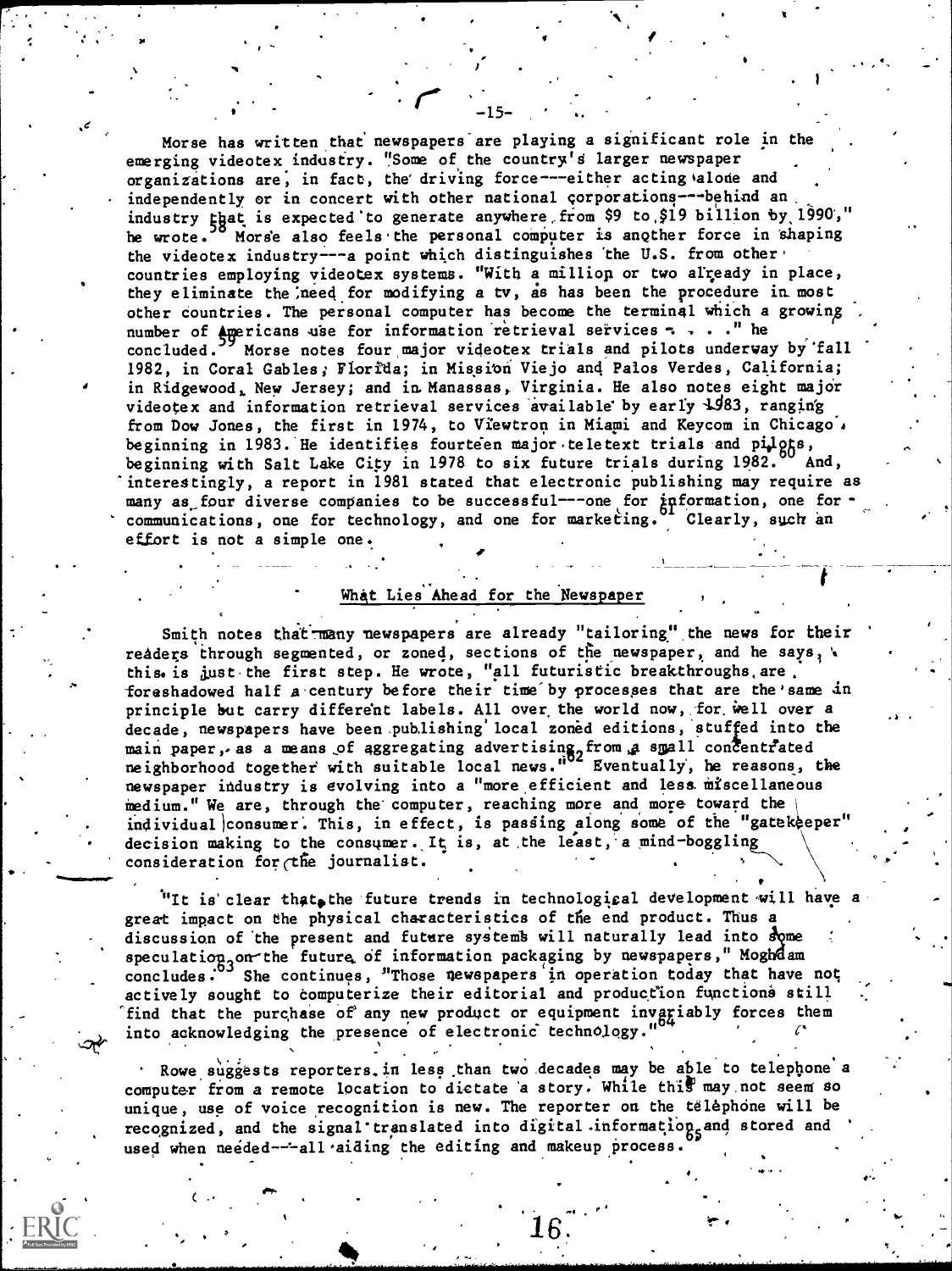With microcomputers and minicomputers growing in development and application, the trend toward large mainframe computer systems with time sharing among departments has changed. Today, most newspapers, in their computerization and modernization efforts, are finding them reliable and able to complete assigned tasks. Schmitz argues that by 1989, just six years from now, we will a no longer be dependent on the mainframe computer. Taking its place will be thesesmaller computers "with more power and more storage than today (1979)." He continued: "The total system will consist of a lot of technological wizardry. But, it will be designed for newspaper people---to set up, program and manage. Subsystems will exist for a range of applications like page layout, classified, editorial and illustration at a range of prices for the smallest to the largest hewspaper. The subsystem concept is the key to the future. It will be independent/and unique for an application and will be connected in a network to handle the gide range of different jobs that have to be done to produce your newspaper." And as we have discussed, there will be a continuing increase in software development. at newspapers by in-house computer programmers. As newspapers become more and more specific'in their needs, there will'be a greater demand for tailored software to meet these needs. At the same time, common software needs among newspapers will lead us toward certain standard software from vendors outside the newspaper offices.

Thus, from this literature review, it appears that much of the research and development of computer applications in the newspaper newsroom in the remaining years of this decade will center on  $(1)$  pagination;  $(2)$  improved storage and retrieval of information; (3) further movement toward all-terminal systems; and (4) increased use of satellite technology for wire service transmissions of news, made-up pages for regional printing centers, and other messages.

Pagination experimentation will continue to fotus on digitization of graphics. As more and more newspapers computerize their newsrooms, they will continue to consider means by'which the news, as well as reporter's notes, memos, and other non-published materials in electronic form can be preserved indefinitely for later reference. There will be continued movement. toward all-terminal systems, as we have seen in the, last five years. It is apparent writing is improved by use of terminals by producing cleaner copy, additignal easier rgyrites, and a host of other reasons outlined in the literature. Review of ANPA Research Institute Bulletins indicate mercural growth in use of terminals since 1970 and there is no signs of this slowing. Wire services are becoming,more and more dependent on satellite communications networks to provide greater speed at lower cost in transmitting news to newsrooms across the world. Obviously, this is not the only application. We will use satellites to transmit pages to regional printing centers and to link newspapers in groups for their own communications system. The goal of all this is to completely produce the newspaper by electronic means. The natural extension of this product is electronic home defivery. And, as we said at the outset, this is already developing today and will be available to the consumer on a wider scale in the not-so-distant future.

In 1983, the experts have predicted a continuation of the trends we have just discussed from the literature. Many of these, trends began at the start of this decade and will be further developed this year. Among them are work toward more computerization of non-news departments, more cost-cutting, standardization and reof ad sizes, wider adaptation of pagination, and increased use of robotics.<sup>69</sup>

 $5 - 16 -$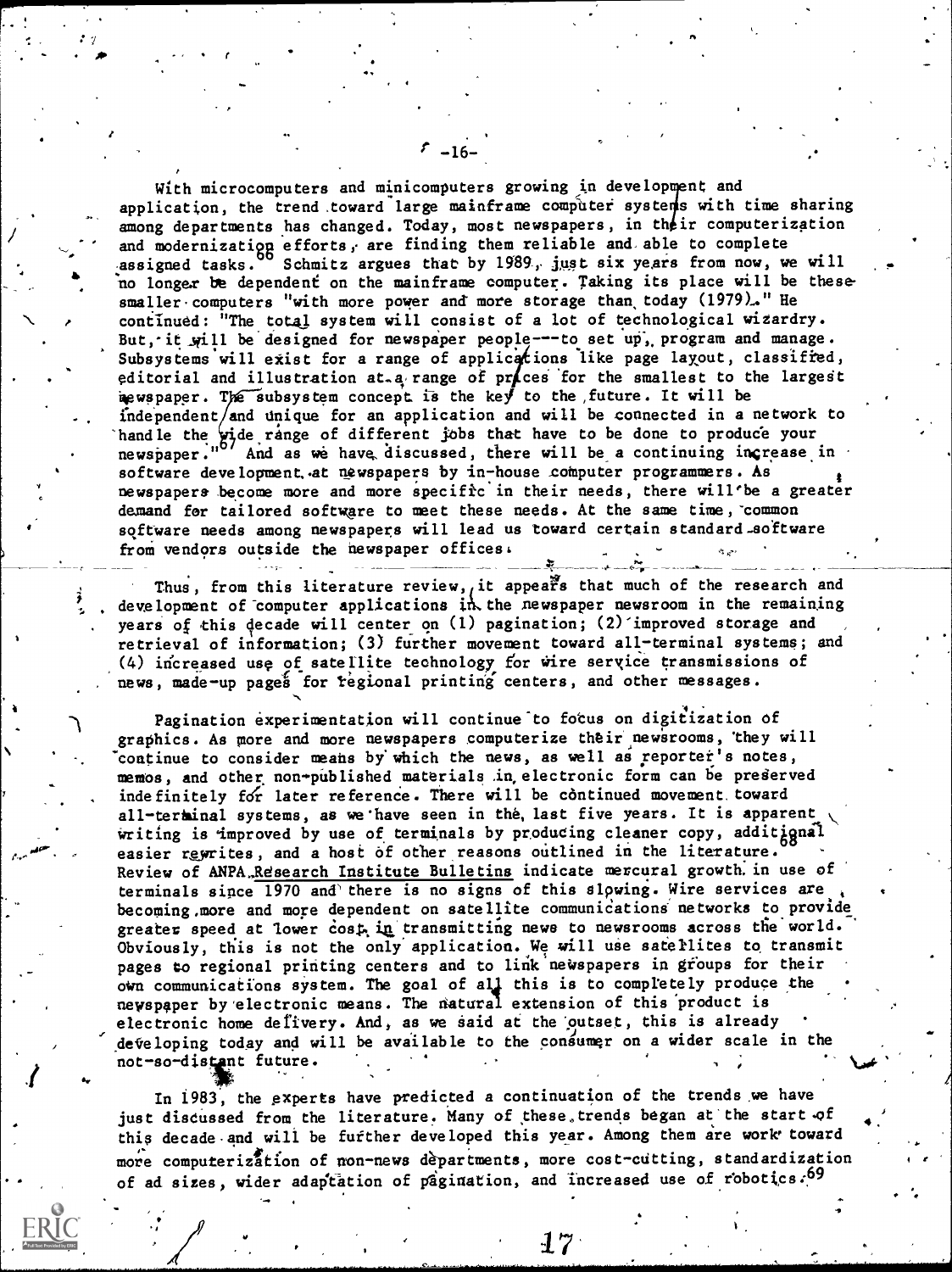The newspaper's product--- news--- will be enhanced by continued technological advances. Among these are (1) cost-effective geographic and demographic newspapers (and higher advertising revenues); (2) a better quality newspaper created by faster, more easily and more economically production methods as labor-intensive areas' costs decline; and (3) new data base management and marketing possibilities for auxiliary products and services.

 $-17-$ 

But the computer is not all that we must be concerned about when we think about technology and the newspaper. Harte-Hanks Newspapers Executive Robert G. Marbut has concluded the newspaper industry is "in the midst of the most rapidly changing environment in the history of communications, and it will directly. affect, every one of us . . . whether we like it or not, whether we are ready or not."<sup>71</sup> And two years later, he added: "(T) wo technologies (computers and telecommunications) are either the major threat to our business or the key to our future. Why? . . . We're really information providers.

18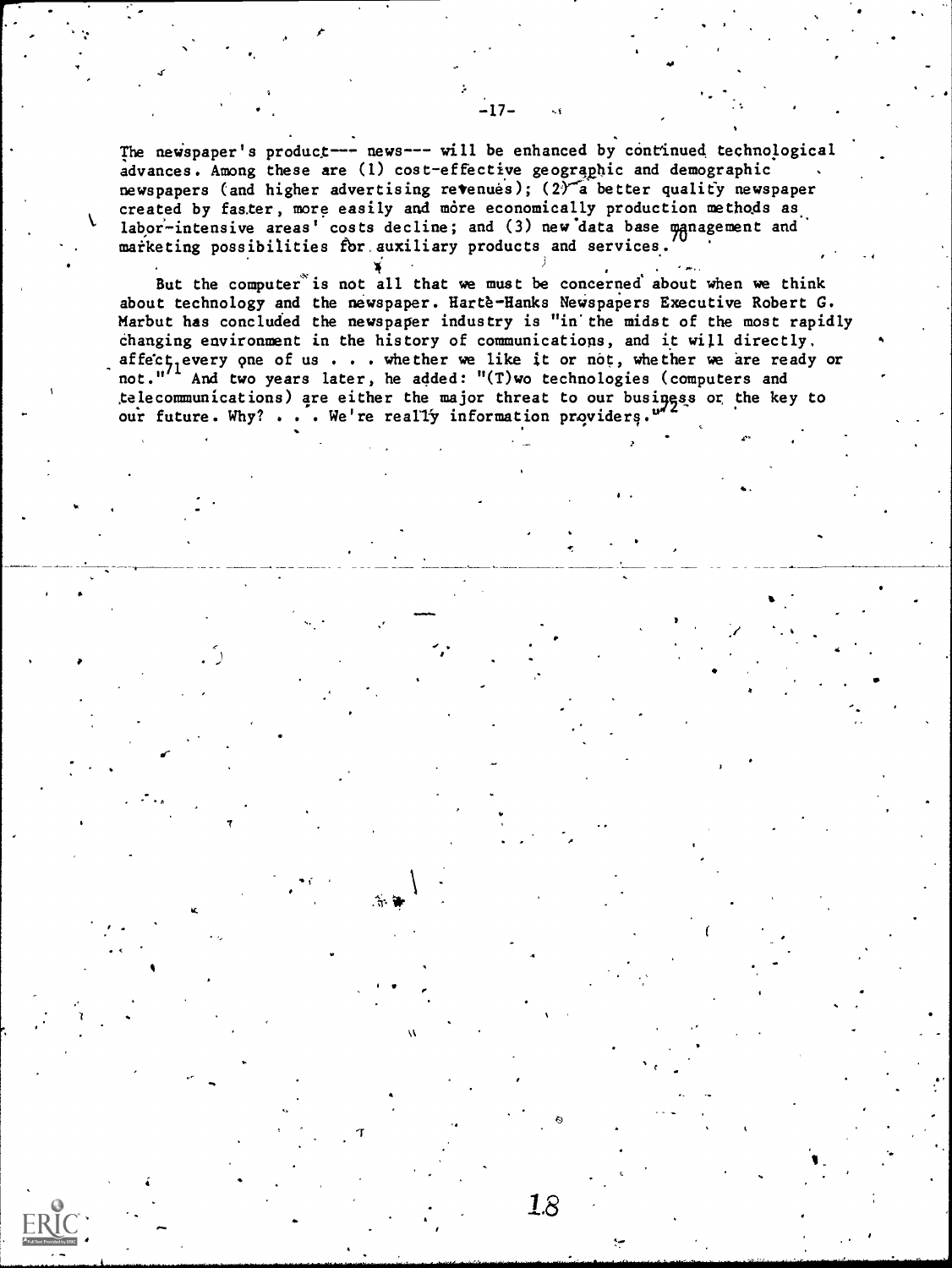#### -FOOTNOTES

.-18-

1. Reprint of a speech by Sen. Robert Packwood, Washington, D.C., September 13, 1982, reprinted by Times Mirror, Los Angeles, Calif., 1982.

2. Samuel L. Becker, Discovering Mass Communication, Scott, Foresman, and Co., Glenview, Ill., 1983, pp. 437-38.

3. Ibid., pp. 461-63.

4. "The Media Scene: What Will It Look Like?" Editor and/Publisher, I15:12 (March 20, 1982), pp. 18-19.

5. Wilbur Schramm and William E. Porter, Men, Women, Messages, and Media: Understanding Human Communication, Harper and Row, New York, N.Y., 1982, pp.  $266 - 70.$ 

6.-Ibid., p. 270.

7. Benjamin M. Compaine, speech to Mass Communication and Society Division, Association for Education in Journalism and Mass Communication, conference on new technology and -society, Georgia State Univetsity, Atlanta, February 13, 1982. See also Benjamin M. Compaine, "Shifting Boundaries in the Information Matketplace," Journal of Communication, 31:1 (Winter 1981), pp. 132-37; and see Benjamin M. Compaine, The Newspaper Industry in the 1980s: An Assessment-of Economics and Technology, Knowledge Industry Publications, White Plains, N.Y., 1980.

8. Anthony, Smith, Goodbye Gutenberg: The Newspaper Revolution of the 1980s, Oxford University Press, New York, N.Y., 1980, pp. 94-95.

9. Ibid., pp. 96-97.

10. Btuce Garrison,,"The Video Display Terminal and the Copy Editor: A Case Study of Electronic Editing'at The Milwaukee' Journal," unpublished doctoral dissertation, Southern Illinois University, Carbondale, 1979, pp. 189-94. See also Compaine, The Newspaper Industry in the 1980s, op. cit., pp. 169-73.

ll, Smith, op. cit., p. 104.

12. Ibid., pp. 205-06.

13. Dineh Moghdam, Computers in Newspaper Publishing: User-Oriented Systems, Marcel Dekker, New York, N.Y., 1978, p. iii.

14. Ibid., p. 73.

 $\sigma$  and  $\sigma$ 

15. Richard J. Cichelli, "ANPA/RI Computer Applications Department Develops a Prototype Spelling-Proofing System," ANPA R.I. Bulletin, No. 1313 (February 9, 1979), pp. 17-20.

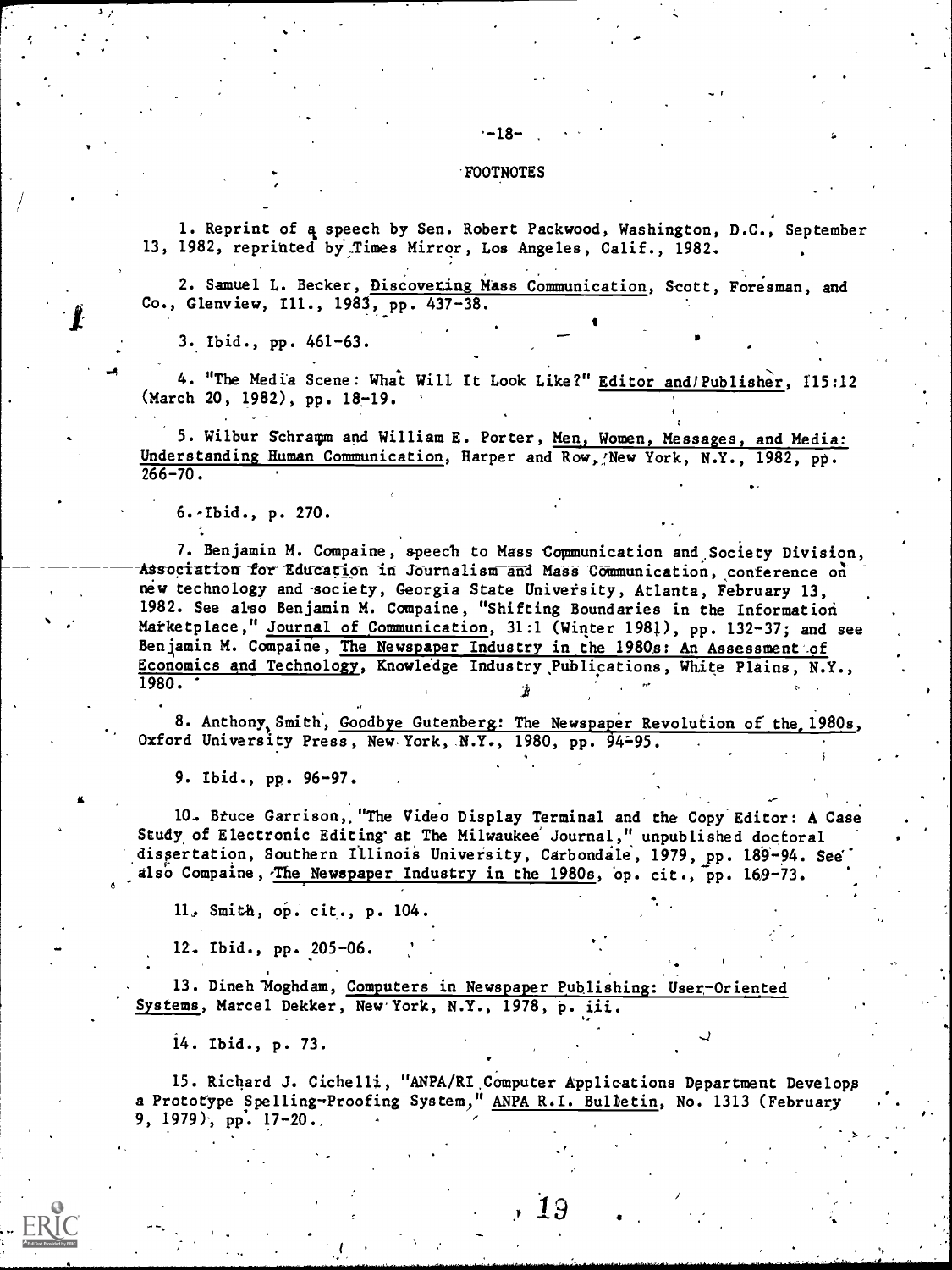16. Philip Meyer, Precision Journalism, second edition, Indiana University Press, Bloomington, Ind., 1979.

17. Margaret Genovese, "Sun-Times Gets Scoops at Press of Some Buttons," Presstime, 3:8 (August-1981), pp. 25-26.

18. See Bruce Garrison, "Electronic Editing Systems and their Impact on News Decision Making," Newspaper Research Journal, 3:2 (January 1982), pp. 43-53; see also Bruce Garrison, "The Electronic Gatekeeper: Editing on the Copy Desk of a Metropolitan Daily," Newspaper Research Journal, 1:3 (May 1980), pp. . 7-17; see also Bruce Garrison, "VDT Same as Typewriter: Study," <u>Inland Daily</u> Press Association Service Bulletin, September 20, 1980, pp. 67-69. Finally, for a technical discussion of high speed wire transmission, see Sandra L. Puncekar, "Higb-Speed Wire Service Transmission Guidelines: Am Update," ANPA R.I. . Bulletin, No. 1312 (February 1, 1979), pp. 1-16, and "High-Speed Wire Service, Transmission Guidelines," ANPA R.I. Bulletin, No. 1228 (June 1,'1976), pp.  $217 - 32.$ 

19. See Moghdam, op. cit., p. 93, and C. David Rambo, "In the Race for News, Technolpgy Leads at the Wires," Presstime, 3:8 (August 1981), pp. 20-24.

20. See "Canadian Studies of VDT Operators Suggest Tighter'Safety Regulations," Editor and Publisher, 115:49 (December 4, 1982), p 26. See also "VDT Operators Need Regular Vision Care," Editor and Publisher, 114:31 (August I, 1981), p. 29; Joe Golant, "Lighting Changes Enhance VDT Usage," Presstime, 2:4 (April 1980), pp. 40-43; and Margaret Genovese, "Panel Plans No Further VDT Hearings," Presstime, 3:7 (July 1981), p. 22.

21. Starr D. Randall, "Effect of Electronic'Editing,on Error Rate of Aiewspapers," Journalism Quarterly, 56:1.(Spring 1979), p. 163. See also Compaine, The Newspaper Industry in the 1980s, op. cit.; p. 173 $\ldots$ 

 $\ddot{\bullet}$   $\ddot{\bullet}$ 

22. See James A. Crook, "How the New Technology Affects Student Editing," Journalism Educator, 31:4 (January 1977), pp. 12-15, 46; Roy M. Fisher, "Editing by Pencil Found Slightly Faster Than by VDT," Publisher's Auxiliary, 130:10 (March 27, 1978), p. 2; Larry D. Kurtz, "The Electronic Editor," Journal of Communication, 30:3 (Summer 1980), pp. 54-57; Linda J. Shipley and James K. Gentry, "How Electronic Editing Equipment Affects Editing Performance," Journalism Quarterly, 58:3 (Autumn 1981), pp. 371-74, 87; Linda.J. Shipley, James K. Gentry<sub>3</sub>, and John W. Clarke, VDT Versus Pencil: A Comparison of Speed and Accuracy, University of Missouri monograph, University of Missouri School of Journalism, Columbia, Mo., 1979, pp. 3-5; Rebekah B. Stulce, "The Effect of Electronic Writing and Editing Equipment on the News Copy,of.a Newspaper: A Content Analysis of Selected Front Pages of the Knoxville News-Sentinel, unpublished masters thesis, University of Tennessee, Knoxville, 1976. For discussions about adapting the physital aspects of the newsroom to the new computer technology, see John F. Jansson, "The Under Cover Changes," and Joesph W. Shoquist, "Remodeling the Newsroom," in Sandra L. Puncekar, ed., "Adapting the Newsroom to the New Technology," ANPA R.I. Bulletin, No. 1248 (December 1, 1976), pp. 549-72.

23. Lionel S. Jackson, Jr., "Should You Purchase Your Own Telephone System?<sup>i</sup>' ANPA R.I. Bulletin, No. 1329 (September 19, 1979), pp. 301-04.

 $2\hat{v}$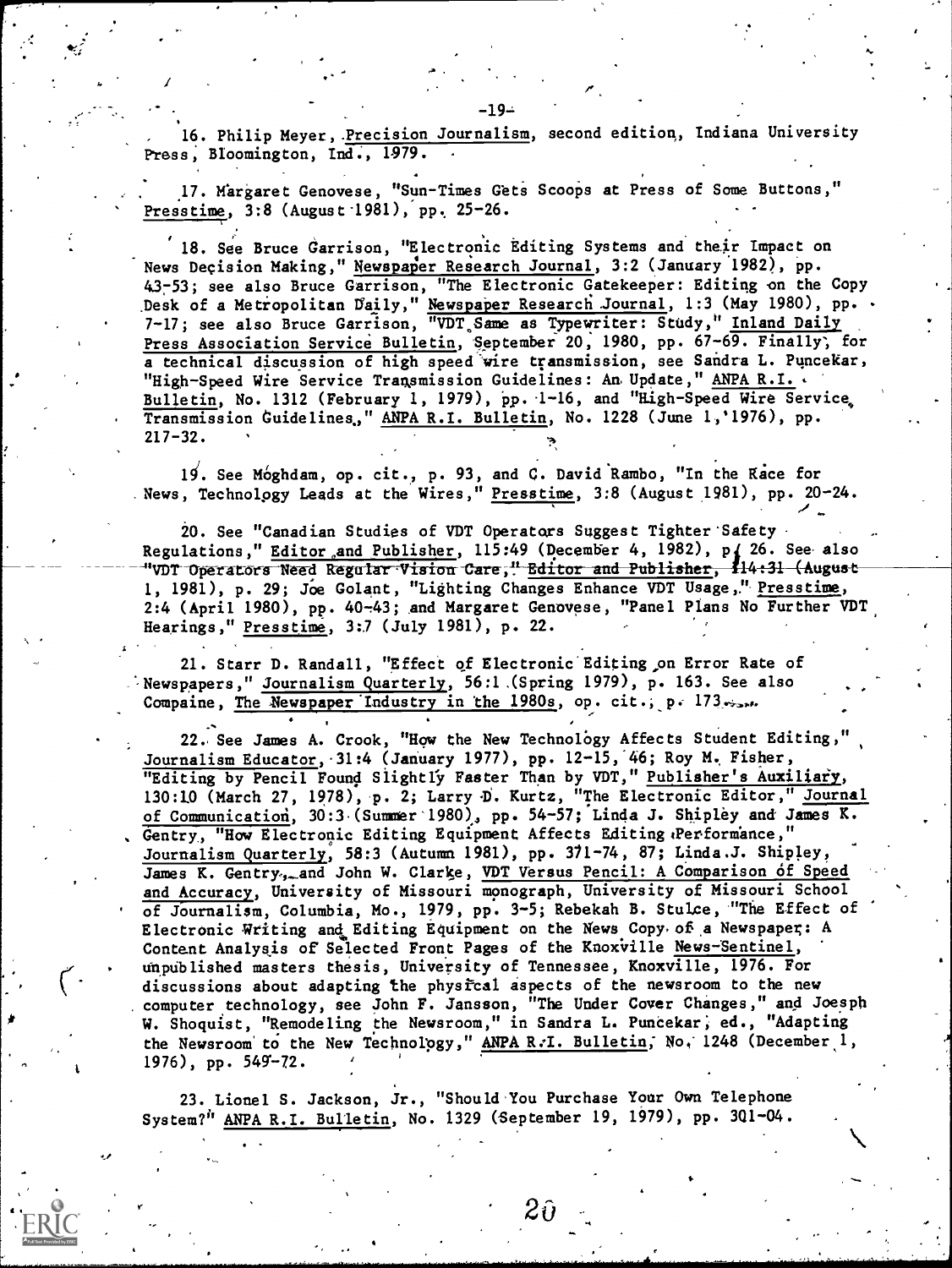24. David Herbert, "Digitizing and Storing Graphics in the Information Business," Editor and Publisher, 115:10 (March 6, 1982), p. 26. See. also C. David Rambo, "News Photography Zooms in on' Electronic Age," Presstime, 4:2 (February 1982), pp. 20:22.

25. "Pagination System with Graphics Selected by K-R Newspaper," Editor and Publisher, 114:23 (June 6, 1981), p. 17. See also video tape available from Information International, Culver City Calif., which demonstrates the Pasadena Star-News pagination system, 1982, and see Alan Janesch, "California Daily Buys \$2 Million Pagination Unit," Presstime, 3:7. (July 1981), p. 60: For a summary of developments in pagination in 1982, see Bill Gloede, ed., "A Year of Enhancements is Eclipsed by the Debut of True Pagination," Editor and Publisher, 116.1 (January 1, 1983), p. 32.

26. Earl Wilken, ed., "Full-Page Pagination System Onstream at WRN," Editor and Publisher, 14:13 (March 28, 1981), p. 30.

27. David Henry Goodstein, "Pagination is Major Topic in Newspaper Production Circles as Users Grope for Right System," Graphic Arts Monthly, 53:9 (September 1981), p. 113.

28. Earl Wilken, "Electronic Pagination Demystified; Installation/Sales Gain Momentum," Editor and Publisher, 115:13 (March 27, 1982), p. 38. See also Joseph M. Ungaro, "The 7 Things You Need to Know About Pagination," The Bulletin of the American Society of Newspaper Editors, No. 655 (November 1982),  $pp. 22 - 23.$ 

29. Lewis M. Branscomb, "The Electronic Library," Journal of Communication  $31:1$  (Winter 1981), pp. 143-44.

30. Becker, op. cit., pp. 465-66.

31. Tom Walker, "Computers Give New Life to Morgues," Presstime, 4:12 (December 1982), p. 4. Sée also Moghdam, op. cit., pp. 134-40; Lois A. Doncevic, "Electronic bibraries," ANPA R.I. Bulletin, No. 1336 (October 10, 1979), pp. 401-02; Carl Keil, "The New York Times Information Bank," ANPA R.I. Bulletin, No. 1247 (November 30, 1976); Sandra L. Puncekar, ed., "ANPA/RI Develops Computer Program for Newspaper Library Automation," ANPA R.I. Bulletin, No. 1253 (January 25, 1977), pp. 9-16.

32. Ibid., pp. 4-5.

33. Ibid., pp. 5-6.

34. Earl Wilken, ed., "2 Connecticut Dailies Share Front-End Computer<br>System/Central Database," Editor and Publisher, 115:3 (January 16, 1982), p. 26.

35. L. Carroll DeWeese III, "Computer Content Analysis of 'Day-Old' . Newspapers: A Feasibility Study," Public Opinion Quarterly; 41:1 (Spring 1977), pp. 91-94.

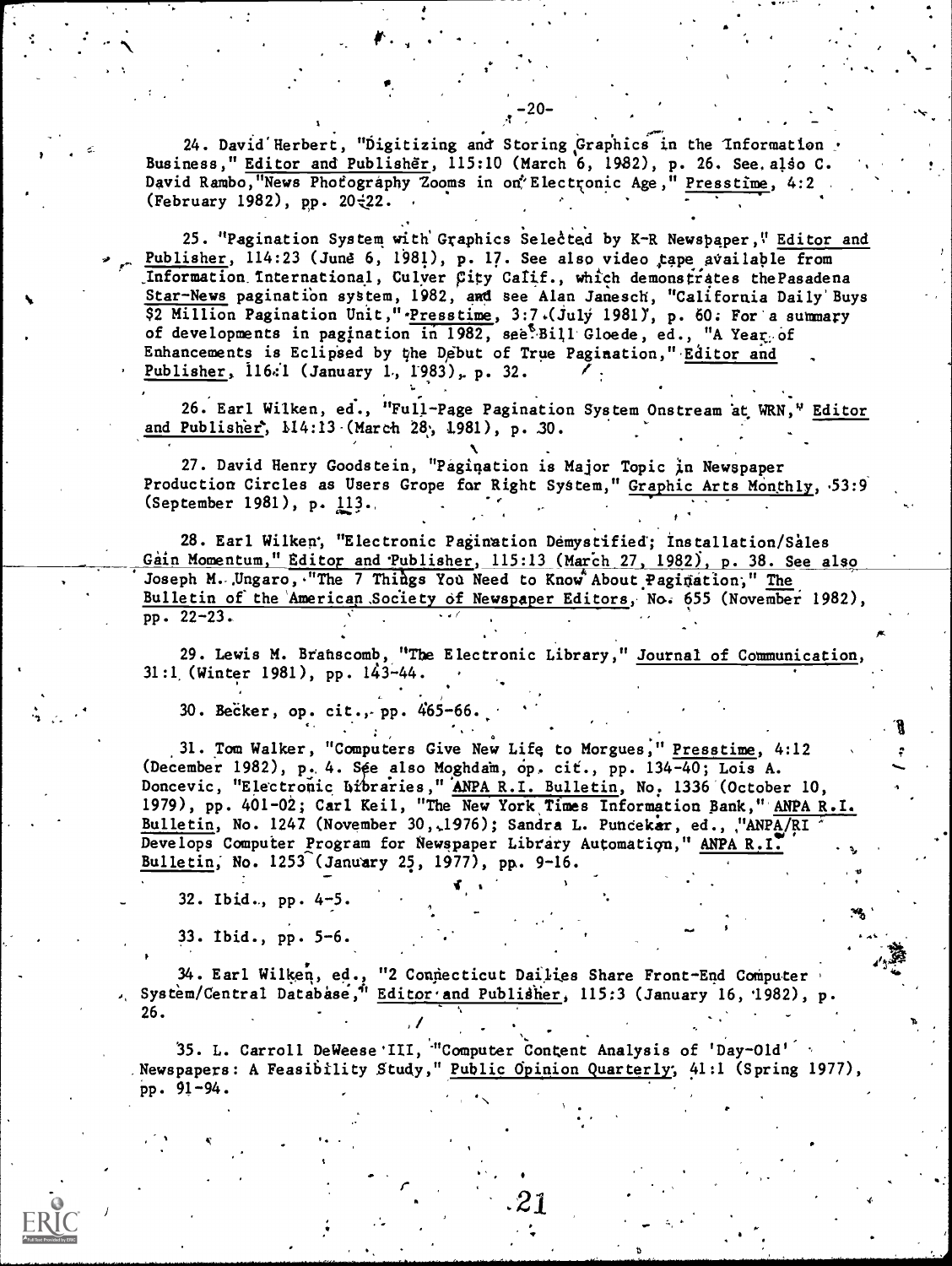36. Diane Davison and Max Jenning's, "Can a Computer Help Us Do Our Jobs?" The Bulletin of the American Society of Newspaper Editors, No. 655 (November 1982), pp. 9-10.

u

e.

37. G. Wayne Shamo, "Predicting Syllable. Count By Computer," Journalism Quarterly, 52:2 (Summer 1975), pp. 344-46.

38. Richard J. Cichelli, "Tbe ANPA/RI'Program Development System ,(PDS) for Computer Software," ANPA R.I. Bulletin, No. 1254 (January 31, 1977), pp. 17-24. See, also Elise Burroughs; "In-House Computer Software Can Facilitate Data Analysis," Presstime, 4:2 (February 1982), p. 37. 11,

39. See Jack Kaufman, "Newspapers See Opportunities in Electronic Classified Ads," Presstime, 2:10 (October 1980), p. 35, and see Moghdam, op. cit., pp. 94-95. See also Lester Wolf, "News and'Advertising Processing Systems Workshop: Transient Classified Operations are Improved with New Front-End System," ANPA R.I. Bulletin, No. 1332 (September 26, 1979), pp. 345-48. See also Compaine, The Newspaper Industry in the 1980s, op. cit., pp. 125-27.

40. Moghdam, op. cit., pg. 95-97.

Al. Ibid., p. 120.

Earl Wilken, ed., "Ist U.S. Installation of System 90 Completed by Anderson Newspapers," <u>Editor and Publisher</u>, 115:2 (January 9, 1982), pp. 26, . • 28. See also "Full Pages Sent Daily to Jeddah via Laser," <u>Editor and Publisher</u>, 114:42 (October 17, 1981), p. 31.; Rodgers Adams, "Pagination," ANPA R.I. Bulletin, No. 1336 (October 10, 1979), pp. 400-01.

43. See Fred L. Warner, "Newspapers Need, Backup in Case of Power Outage, Presstime, 1:1 (October 1979), pp. 40-42, and see Sandra L. Puncekar, ed., "Emergency Backup Considerations in an Electronic Environment," ANPA R.I. Bulletin, No. 1255 (February 7, 1977), pp. 25-32.

44. Moghdam, op. cit., pp. 142-45.

45: Nick Russell, "The Impact of Facsimile Transmission," Journalism Quarterly, 58:3 (Autumn 1,981), pp. 406-10.'See also Margaret Genovese, "Transmissions by Satellite: Pages Today, Wire News Tomorrow, Ads in the Future," Presstime, 2:10 (October 1980), pp. 18-22; Erwin Jaffe, "Canadian Newspapers to Test New Two-Way Communications Service," ANPA R.I. Bulletin, No. 1323 (August 13, 1979), pp. 201-06...

46. Moghdam, op. cit., .p. 146.

. . . '47. Earl Wilken, ed., "Robots Are Headed for Newspoper Mailrooms and Reelrooms," Editor and Publisher, 114:7 (February 14, 1981), p. 35.

48. Richard E. Palmer, "The Computerized Mailroom," ANPA R.I. Bulietin, No. 1039 (December 29, 1970). See also, Cyrus L. MacKinnon, "Innovative Delivery Systems," **ANPA K.I. Bulletin**, No. 1237 (September 2, 1976), pp. 317-23.

49. See Moghdam, op; cit., pp. 147-48; Edward L. Bennett, "Computers Revolutionizing Circulation Departments," Presstime, 1:1 (October 1979), pp.

22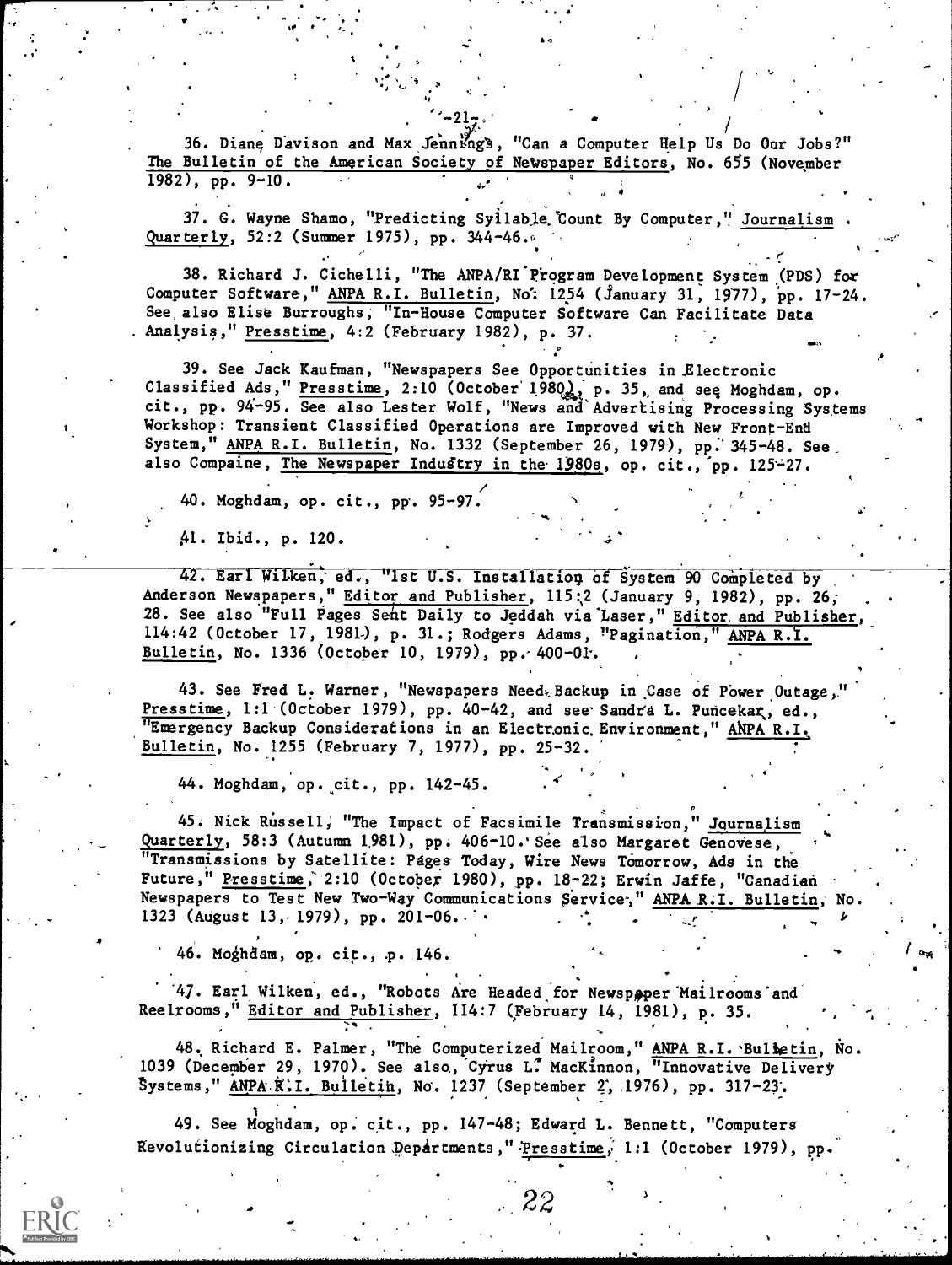38-39; Larry T. Martin, "Circulation Computerization," ANPA R.I. Bulletin, No. 1333 (September 27, 1979), pp. 366-702

 $-22-$ 

50. Robert Dyment, "Small-City Daily Completes Modernization Program, Graphic Arts Monthly, 54:6 (June 1982), p. 68. See also Compaine, The Newspaper Industry.in the 1980s, op. cit., pp. 126-27, 141-44.

51. "News and More--- By Computer," Business Week, No. 2624 (February 18, 1980), p. 106.

52. Cecelia Fielding and William C. Porter, "Time to Turn On the Newspaper," The Quill, 69:4 (April 1981), pp. 16-17. See also "NSF Study Sees Videotex Transforming America," Editor and Publisher, 115:26 (June 26, 1982), p. 54; R.C. Morse, "Videotex in America: The Birth of Electronic Newspapering: A Special Editor & Publisher Report," Editor and Publisher, 115:26 (June 26, 1982), pp. 41-47; "Field Enters Electronic Era with a Variety of Services," Editor and Publisher,  $115:26$  (June 26, 1982), pp. 52, 56; Compaine, The Newspaper Industry in the 1980s, dp. cit., pp. 155-58.

53. Interview with William Whiting, News Editor, Viewtron, Viewdata Corporation of America, 111 Lincoln Road, Miami Beach, Florida, January 18, 1983. See also Fielding and Porter, op. cit., p. 17.

54. Martin Elton and John Carey, "Computerizing Information: Consumer Reactions to Teletext," Journal/of Communication, 33:1 (Winter 1983), pp.  $162 - 73.$ 

55. Sharen M. Abbott, "How An Electronic Newspaper Project was Launched in. Worcester, Mass.," Editor and/Publisher, 115:4 (January 23, 1982), pp. 28-29.

56. Interviews with K. Prescott Low, publisher, The Patriot Ledger, Quincy, Mass., in Quincy, Mass., July 11, 1982, and in Miami; Florida, January 17-18, 1983. See also David Reed, "Cabletext: Is It Newspapering?" The Bulletin of the American Society of Mewspaper Editors, No. 655 (November 1982), p. 23.

57. Herbert S. Dordick, Helen G. Bradley, and Burt Nanus, The Emerging Network Marketplace, Ablex Publishing Corp., Norwood, N.J., 1981, p. 174.

58. Morse,  $op_{x,y}$ cit.,  $p - 41$ .

59. Ibid., p.  $42. / 4$ 

60. Ibid., pp. 44-45.

61. Bill Glode, ed., "Electronic Publishing Seen as Multi-Company Venture," Editor and Publisher, 114:34 (August 22, 1981), p. 15.

62. Anthony Smith, "All'the News That Fits in the Databank," Saturday Review, 6:13 (June 23, 1979), p. 19.

 $-63$ . Moghdam, op. cit., p. 154.

-64. Ibid., p. 155.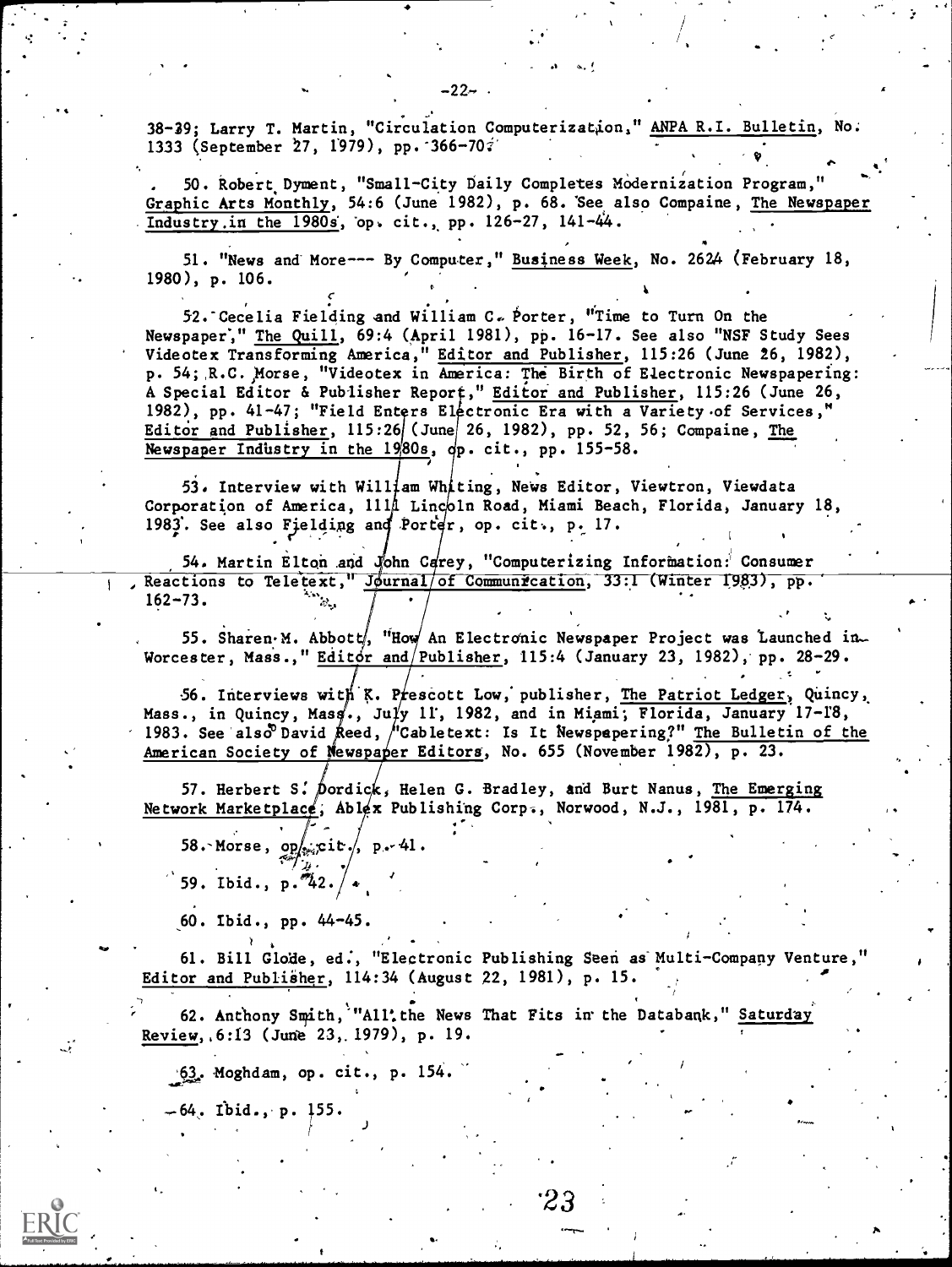65. Joseph E. Rowe, "Newspapers and Technology: Thrust Toward Tomorrow," where ANPA R.I. Bu<u>lletin</u>, No. 1331 (September 26,-1979), p. 326.

.00101.,

,

(,

 $\blacksquare$ 

 $\bullet$   $\bullet$ 

,<br>,<br>,

66. Moghdam, op. cit., p.  $155.$   $\sim$ 

 $\zeta$  -  $\zeta$  -  $\zeta$ 

r I

67. Paul M. Schmitz, "A Network of Subsystems Will Offer the Most Flexibility," ANPA R.I. Bulletin, No. 1338 (October 31, 1979), p. 429.

 $\mathcal{L} = \{ \mathcal{L} \}$ 

68. Joseph M. Ungaro, ."State of the Art," ANPA R.I. Bulletin, No. 1336 (October 10, 1979), p. 397. See also Joseph M. Ungaro, "State of the Art," ANPA ware assembly a state of  $\sim$ R.I. Bulletin, No. 1305 (November 22, 1978), pp. 469-72. 68. Joseph M. Ungaro,<br>October 10, 1979), p. 39<br>I. Bulletin, No. 1305 (

69. Rowe, op. cit., p. 319.

70. Andrew Radolf, "Outlook for 1983," Editor and Publisher, 116:1 (January 1, 1983), p. 13.

71. Robert G. Marbut, "Communications: What It Means for the Newspaper of the Future," ANPA R.I. Bulletin, No. 1240 (October 18, 1976), p. 384.

72. Robert G. Marbut, "A Newspaper Executive Views the Future of the Newspaper Business," ANPA R.I. Bulletin, No. 1293 (August 18, 1978), p. 294.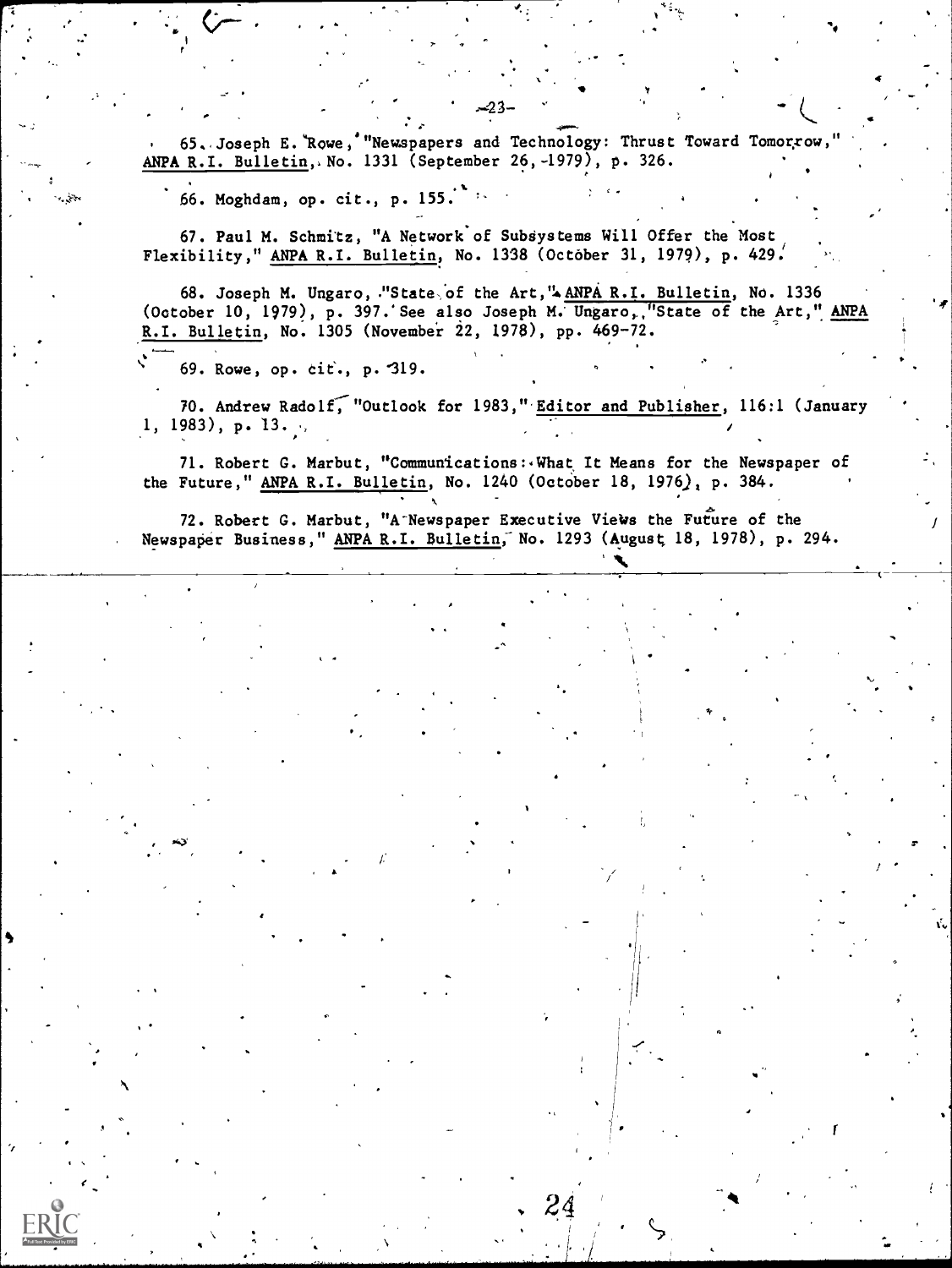## **APPENDIX**

## SELECTED BIBLIGGRAPHY: COMPUTERIZATION AND THE NEWSPAPER

Abbott, Sharen M. "How an Electronic Newspaper Project was Launched in Worcester, Mass.," Editor and Publisher, 115:4 (January 23, 1982), pp. 28-29.

Adams, Rodgers. "Pagination," ANPA R.I. Bulletin, No. 1336 (October 10,  $_L$  1979), pp. 400-01.

American Newspapet Publishers Association Research Institute Production Department. Special Report: Specification Data---1981, American Newspaper Publishers Association, Easton, Pa. 124982.

Amtower, Richard E. "The Accelerating Pace of Computer-to-Plate," Editor and Publisher, 115:25 (June 19, 1982), pp. 88, 94, 96.

Baer, Walter S. "Communication Technology in the 1980s," in Glen O. Robinson, ed., Communications for Tomorrow--- Policy Perspectives in the 1980s, Praeger Books, New York, N.Y., 1978.

Bagdikian, Ben H. The Information Machines: Their Impact on Men and the Media, Harper and Row, New York, N.Y., 1971.

Barnes, Andrew. "Technical Equipment for Use by Nontechnical People," ANPA R.I. Bulletin, No. 1307 (December 7, 1978), pp. 491-93.

Baskette, Floyd K., Sissors, Jack Z., and Brooks, Brian S. "Newspapers and the Future," in The Art of Editing, third edition, Macmillan, New York, N.Y., 1982.

Beall, Donald R. "Viewing the Future Together," ANPA R.I. Bulletin, No. 1331 (September 26, 1979), pp. 338-42.

Becker, Samuel L. "Mass Communication in the Future," in Discovering Mass Communication, Scott, Foresman, and Company, Glenview, Ill., 1983.

Bellune, Jerry. "The Advantages of News and Library Systems," ANPA R.I. Bulletin, No. (1307 (December 7, 1978), pp. 49&-500.

Bennett, Edward L. "Computers Revolutioniaing Circulation Departments," Presstime, 1;1 (October 1979), pp. 38-39.

Berner, Thomas. "The Electronic Newsroom, "in Editing, CBS College Publishing, New York, N.Y., 1982.

Biendarra, Robert. "Centralized Processing System for Newspaper Production, ANPA R.I. Bulletin, No. 1330 (September 24, 1979), pp. 310-14.

Botty, Kenneth J. "Good Communications are Important," ANPA R.I. Bulletin, No. 1305 (November 22, 1978), pp. 475-78.

Branscomb, Lewis M. "The Electronic Library, " Journal of Communication, 31:1 (Winter 1981), pp. 143-50.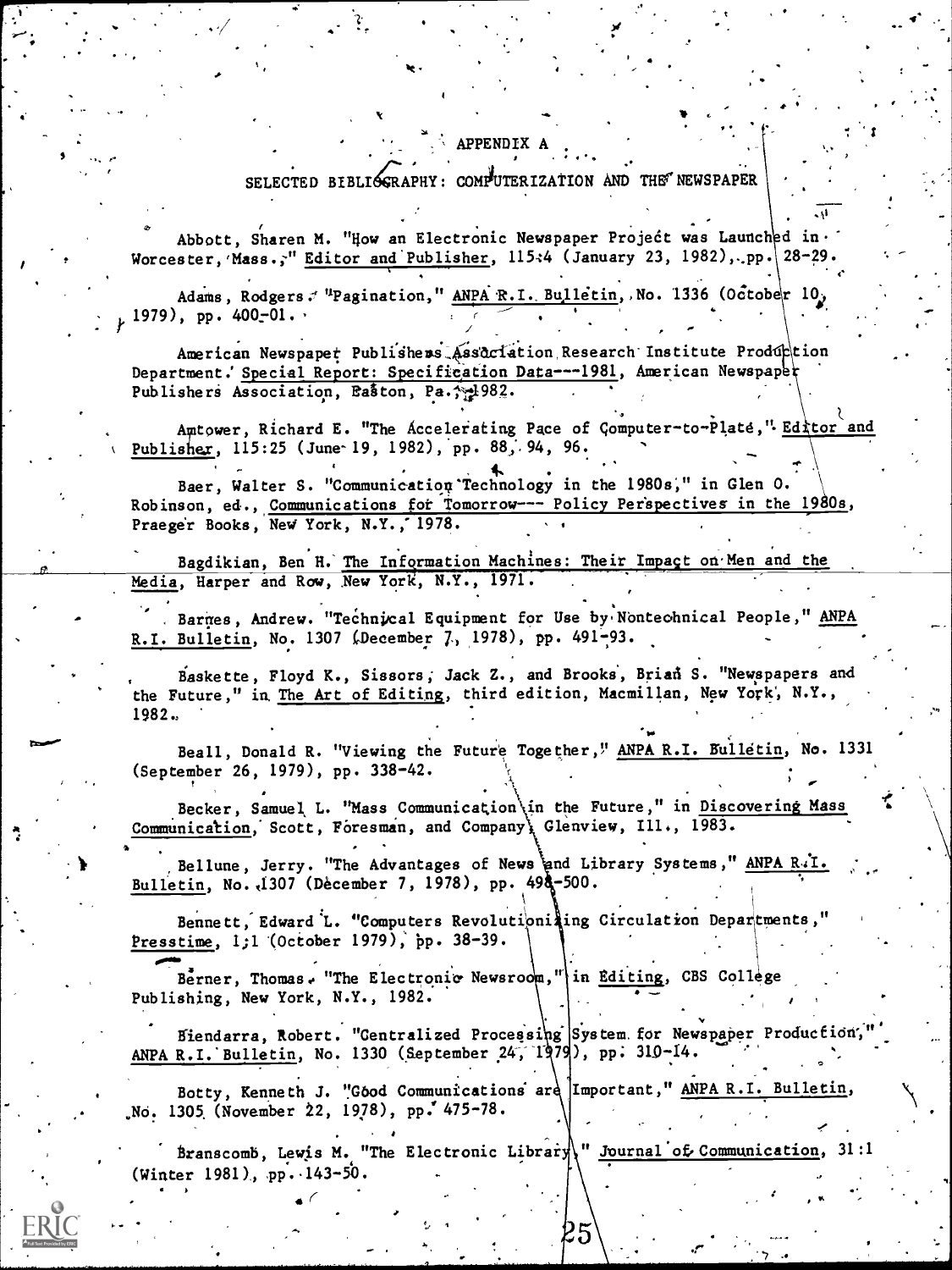Burke # Thomas J.M., and Lehman, Maxwell, eds. Communication Technologies and Information Flow, Pergamon, New York, N.Y., 1981.

Burroughs, Elise. "In-House Computer Software Can Facilitate Data Analysis," Presstime,  $4:2$  (February 1982), p. 37.

"Canadian Studies of VDT Operators Suggest Tighter Safety Regulations, Editor and Publisher, 115:49 (December 4, 1982), p. 26.

Cannon, Peter. FExploration: Future Newspaper Technology," ANPA R.I. Bulletin, No. 1331 (September 26, 1979), pp. 330-38.

Cichelli, Richard J. "ANPA/RI Computer Applications Department Develops a Prototype Spelling-Proofing System," ANPA R.I. Bulletin, No. 1313 (February 9, 1979),  $pp. 17-20.$ 

Cichelli, Richard J. "The ANPA/RI Program Development System (PDS) for Computer Software," ANPA R.I. Bulletin, No. 1254 (January 31, 1977), pp. 17-24.

Clarke, Arthur C. Profiles of the Future: An Inquiry into the Limits of the Possible, Harper and Row, New York, N.Y., 1958.

Compaine, Benjamin M. "Shifting Boundaries in the Information Marketplace, Journal of Communication, 31:1 (Winter 1981), pp. 132-42.

Compaine, Benjamin M. The Newspaper Industry in the 1980s: An Assessment of Economics and Technology, Knowledge Industry Publications, White Plains, N.Y.,  $1980.$ 

Compaine, Benjamin M. Papers and Profits: A'Special Report on the Newspaper Business, Knowledge Industry Publications, White Plains, N.Y., 1973.

Criner, Kathleen, and Gallagher, Raymond B. "Newspaper-Cable TV Services:. Current Activities in Channel Leasing and Other Local Service Ventures," Presstime, 4:3 (March 1982), pp. Al-A8.

Crook, James A. "How the New Technology Affects Student Editing," Journalism Educator, 31:4 (January 1977), pp. 12-15, 46.

'Cross, Robert. "The Bionic Reporter," The Quill, 70:4 (April, 1982), pp.  $22 - 23.$ 

Dacey, George C,. "The Decade Past, The Decade Ahead," ANPA R.I. Bulletin, No. 1293 (August 18, 1978), pp. 280-92.

Davison, Diane, and Jennings, Max. "Productivity: Can a Computer Help Us Do Our Jobs?" The Bulletin of the Society of American Society of Newspaper Editors, No. 655 (November 1982), pp. 9-10.

Deken, Joseph. The Electronic Cottage, William Morrow, New York, N.Y., 1981.

DeWeese, L. Carroll. "Computer Content Analysis of Day-Old Newspapers Feasibility Study," Public Opinion Quarterly, 41:1 (Spring 1977), pp. 91-94.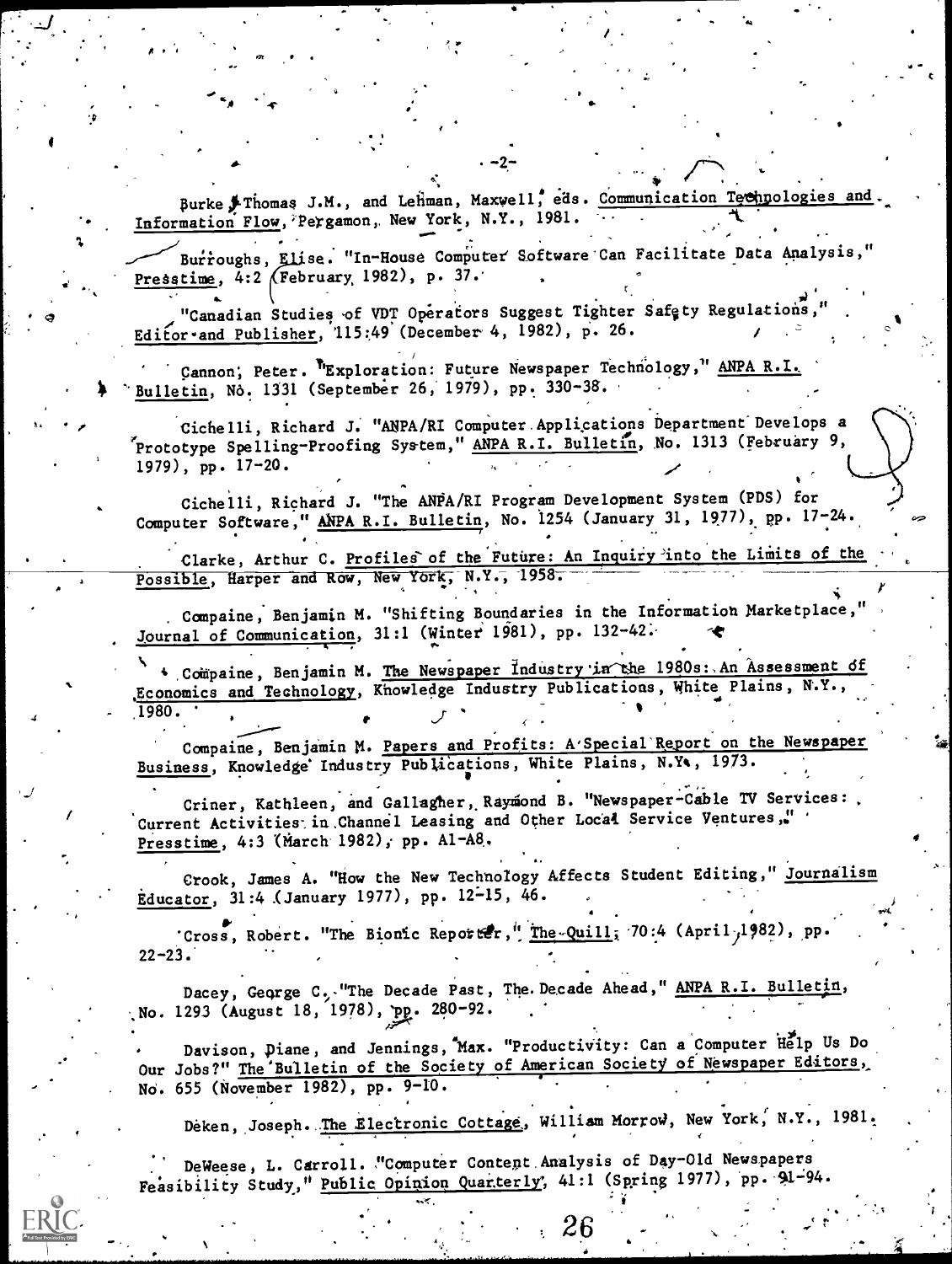DeWeese, L. Carroll. "Computer Content Analysis of Media: Overview of a Limited Feasibility Study," Public Opinion Quarterly, 40:1 (Spring 1976), pp.  $92 - 100.$ 

Dizard, Wilson P., Jr. The Coming Information Age: An Overview of Technology, Economics, Politics, Annenberg/Longman Communication Books, New York,  $N.Y., 1982.$ 

Doncevic, Lois A. "Electronic Libraries," ANPA R.I. Bulletin, No. 1336 (October 10, 1979), pp. 401-02.

Dordick, Herbert S., Bradley, Helen S., and Nanus, Burt. The Emerging Network Marketplace, Ablex Publishing, Norwood, N.J., 1981, pp. 174-75.

Dubin, Howard. "An Automated Society: Computers Could Mean More Time for the Trade," The Quill, 69:8 (September 1981), p. 29.

Dyment, Robert. "Small-City Daily Completes Modernization Program," Graphic 1 Arts Monthly, 54:6 (June 1982), pp. 68-75.

Edwards, Kenneth. "Delivering Information to the Home Electronically," in. Michael Emery and Ted Curtis Smythe, eds., Readings in Mass Communication: Concepts and Issues in the Mass Media, fifth edition, W.C. Brown, Dubuque, Iowa,  $1983.$ 

Edwards, Kenneth. "The Electronic Newspaper," Futurist, 12:2 (April 1978), pp. 79-84.

'"Electronic Library/Morgue Retrieval Systems," ANPA RI Bulletin, No. 1281 (December 12, 1977).  $\bullet$ 

Eiton, Martin, and Carey, John. "Computerizing Information: Consumer Reactions to Teletext," Journal of Communication, 33:1 (Winter 1983), pp. 162-73.

Evans, Bob O. "Computer Technology---An Outlook," ANPA R.I. Bulletin, No. I293 (August 18, 1978), pp. 263-80.

Feck, Luke M. "Keys to Success with Remote Terminals," ANPA R.I. Bulletin, No. 1307 (December 7, 1978), pp. 489-91.

Fielding, Cecelia, and Porter, William C. "Time to Turn on the Newspaper, The Quill, 69:4 (April 1981), pp. 16-18.

Fisher, Roy M., moderator, "Future Journalists and New Technology," ANPA R.I. Bulletin, No. 1307 (December 7, 1978), pp. 502-07.

Fisher, Roy M. "Editing by Pencil Found Slightly Faster Than by VDT, Publisher's Auxiliary, 130:10 (March 27, 1978), p. 2.

Ford, Joseph W. "A Five- and Ten-Year Forecast," ANPA R.I. Bulletin, No. 1338 (October 31, 1979), pp. 436-38.

Friedheim, Jerry W. "Year 2000 Newspaper: Electronic Age in Print," Presstime,  $3:8$  (August 1981), p. 19.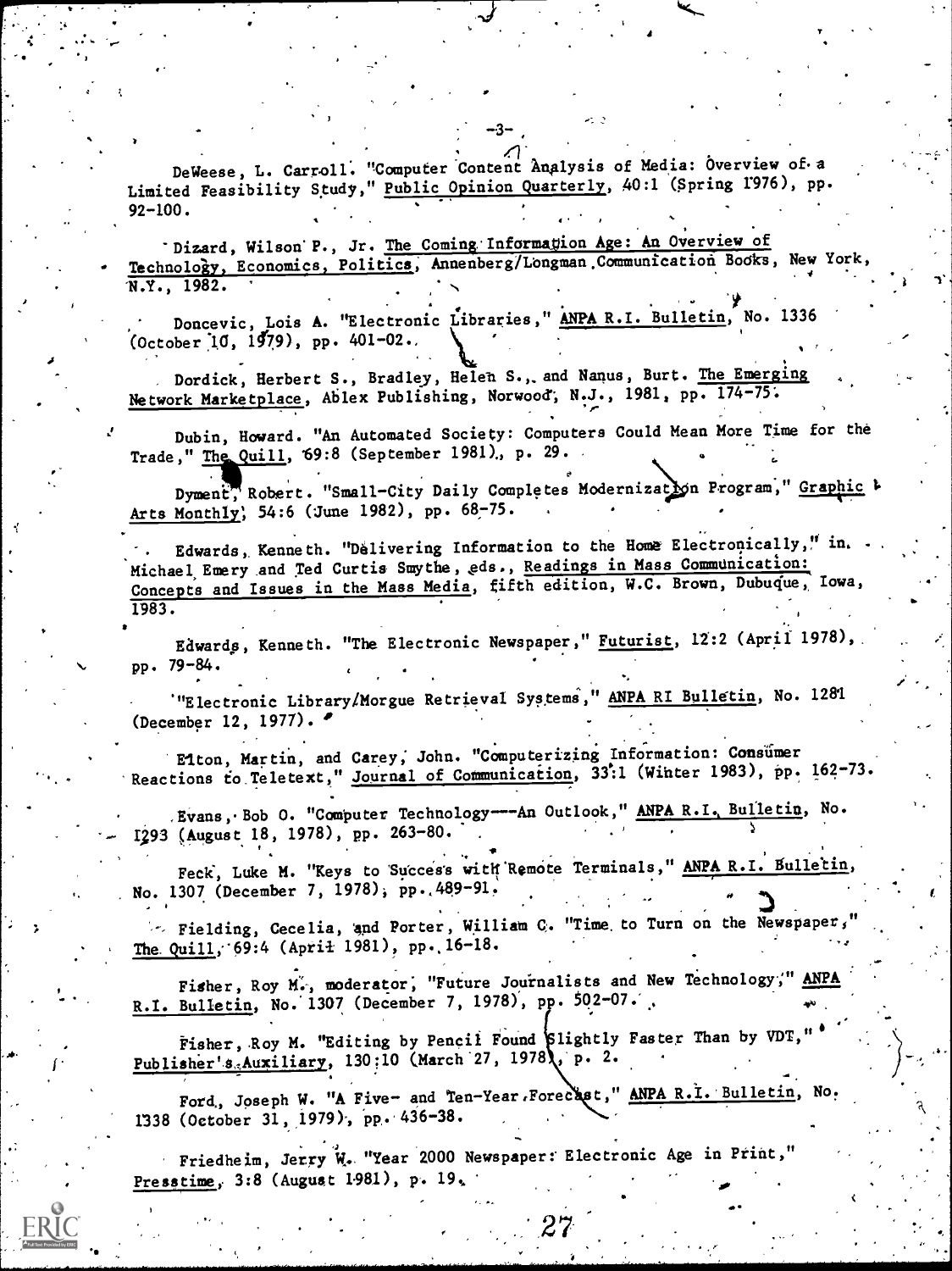Friendly, Jonathan. "Publishers Closer to New Role," The New York Times, 131:Section,D late edition (August 12,'1982), p. 14.

 $\bullet$ 

 $\mathbf{v}$  and  $\mathbf{v}$  and  $\mathbf{v}$ Friendly, Jonathan. "Fully Computerized Newspaper Newspaper Brought Closer , by New Systems," The New York Times, 130: Section D night edition (June 11, 1981), p. 31.

 $-4-$ 

NV "Full Pages Sent Daily to Jeddah via Laser," Editor and Publisher, 114:42 (October 17, 1981), p. 30.

Garcia, Mario R. "Design and the New Technology," in Contemporary Newspaper Design, Prentice-Hall, Englewood Cliffs, N.J., 1981.

 $4<sub>n</sub>$ 

Garrison, Bruce. "Electronic Editing Systems and their Impact on News, Decision Making,",Newspaper Research-Journal, 3:2 (January 1982), pp. 43-53.

Garrison, Bruce. "VDT Same as Typewriter: Study," Inland Daily 'Press Association Service Bulletin, September 20, 1980, pp. 67-69. (Also published as "VDTs Don't Damage Editing Patterns," Publisher's Auxiliary, 114:37 (September 10, 1979), p.  $11.4.$ 

Garrison, Bruce. "The Electronic Gatekeeper: Editing on the Copy Desk of a Metropolitan Newspaper," Newspaper Research Journal, 1:3 (May 1980), pp. 7-17.

Garrison, Bruce. "The Video Display Terminal and the Copy. Editor: A Case Study of Electronic Editing at The Milwaukee Journal, unpublished doctoral disseftation, Southern Illinois University, Carbondale, Ill., 1979.

Garrison, Bruce, with Sabliak, Mark. "New Technology and the Sports Writer," in <u>New Perspectives in Sports Writing and Reporting</u>, Iowa State University Press,  $\begin{bmatrix} \cdot & \cdot & \cdot \\ \cdot & \cdot & \cdot \end{bmatrix}$ Ames, Iowa, in press.

Genovese, Margaret. "Sun-Times Gets Scoops at Press of Soma Buttons," Presstime;  $3:8$  (August 1981), pp. 25-26.

 $\circ$  Genovese, Margaret. "Regulations: Panel Plans No Further VDT Hearings," Presstime, 3:7 (July 1981), p. 22.

Genovese, Margaret. "Transmissions by Satellite: Pages Today, Wire News Tomorrow, Ads in the Future," Presstime, 2:10 (October 1980), pp. 18-22.

Gibson, Martin L. "Welcome to the Electronic Newsroom," in Editing in the Electronic Era, Iowa State University Press, Ames, Iowa, 1979.

Gloede, Bill, ed. "A Year of Enhancement is Eclipsed by the Debut of True Pagination," Editor and Publisher 116:1 (January 1, 1983), p. 32..

Gloede, Bill, ed. "Electronic Publishing Seen as Multi-Company Venture," Editor and Publisher, 114:34 (August 22, 1981), p. 15.

.. . ,

Golant, Joe. "Lighting Changes Enhance VDT Usage," Presstime, 2:4 (April 1980),  $pp.40-43.$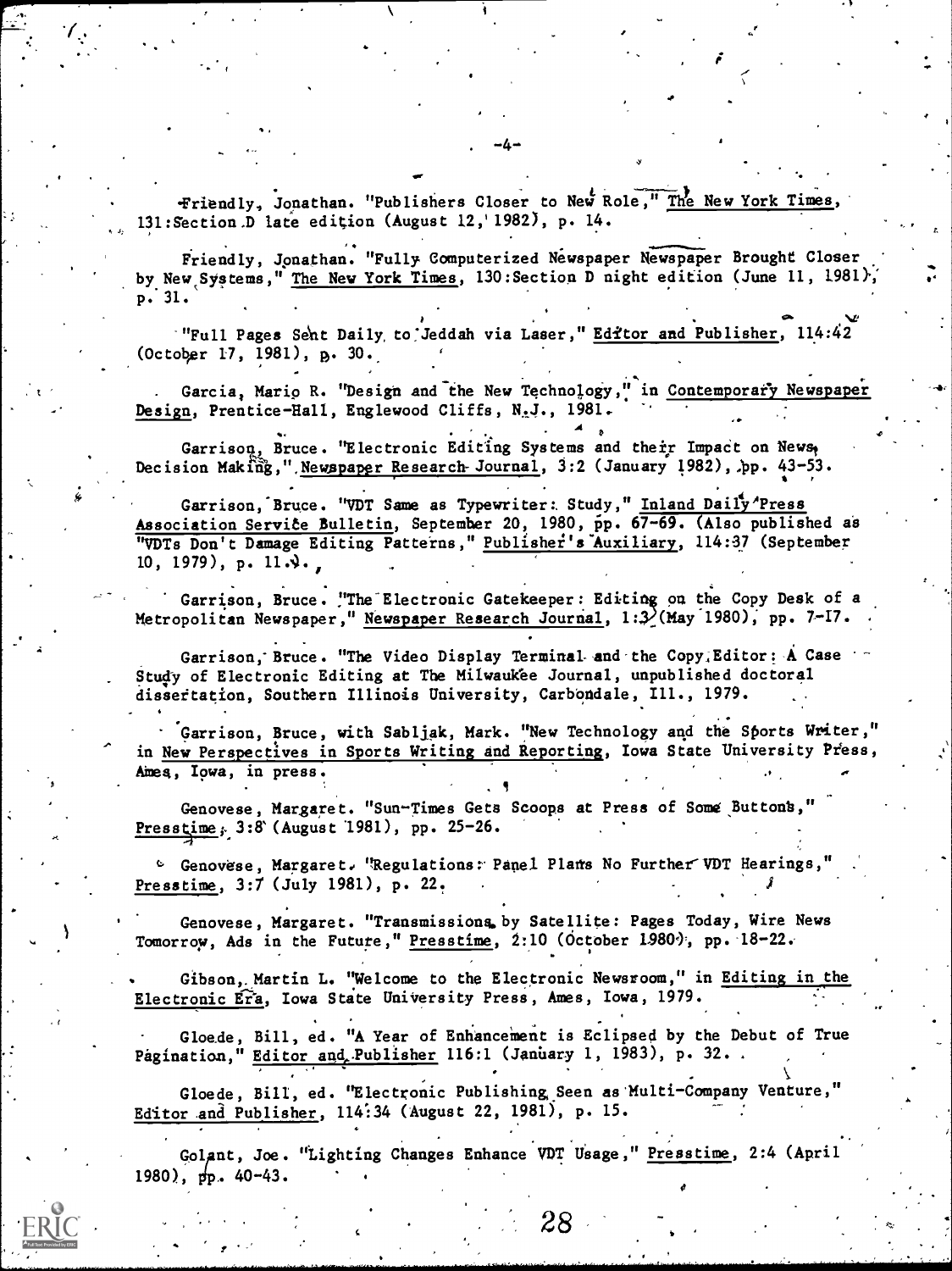Goodstein, David Henry. "Pagination.Is Major Topic in Newspaper' Production Circles as Users Grope for Right System," Graphic Arts Monthly, 53:9 (September 1981), pp. 109-13.

'Hayes, Richard J. "The New Generation of Graphics in'the Information Business," in Thomas J.M. Burke and Maxwell Lehman, Communidation Technologies and Information Flow, Pergamon, Press, Inc., New York, N.Y., 1981.

Herbert, David. "Digitizing and Storing Graphics in the AP Electronic,. Darkroom," Editor and Publisher,. 115:10 (March 6, 1982), pp. 26-28.:

\_ .

,

,

Hester, Al. "Newspapers and the Future," mimeograph report, Henry  $\mathcal{M}$ . Grady School of Journalism and Mass Communication, University of Georgia, Athens, December 1980.

Hogrebe, Edmund F.M. "Digital Technology: The Potential for Alternative Communication," Journal of Communication, 31:1 (Autumn 1981), pp. 170-76.

Huenergard, Celeste. "Field Enters Electronic Era with a Variety of Services," Editor and Publisher, 115:26 (June 26, 1982),  $p\bar{p}$ . 52, 56.

. Hynds, Ernest C. American Newspapers in the 1980s, Hastings House, New York, N.Y., 1980.

Jackson, Jr., Lionel S. "Should You Purchase Your Own Telephone System?" ANPA R.I. Bulletin, No. 1329 (September 19, 1979), pp: 301-04.

Jaffe, Erwin. "Canadian Newspapers to Test New Two-Way Communications Service," ANPA R.I. Bulletin, No. 1323 (August 13; 1979), pp. 201-06.

Janesch, Alan. "Technology: California Daily Buys \$2 Million Pagination Unit," Presstime, 3:7 (July.1981), p. 60.

Janesch, Alan. "Technology; At Atlantic City, the Accent will be on Changes;" Presstime, 3:5 (May 1981), pp..31-33.

Janesch, Alan. "Technology: Layout-80 is No Dummy; Saves Money, Time, Presstime,  $3:5$  (May 1981), pp.  $34-35$ ..

Jansson, John F. "Adapting the Newsroom to the New Technology: The Undercover Changes: Editorial-Newsroom Symposium V," ANPA R.I. Bulletin, No. 1248 (December 1, 1976), PP;,549-55.

Kaufman, Jack. "Newspapers See Opportunities in Electronic Classified Ads," Presstime,  $2:10$  (October 1980),  $p.35..$ 

King, Blaine. "Handling the Wire Services," ANPA R.I. Bulletin, No. 1305 (NOvember 22, 1978), pp. 478-80. .

. Kurtz, Larry D. "The Electronic Editor," Journal of Communication, 30:3 (Summer 1980), pp. 54-57.

Laakaniemi, Ray. "Electronic Newspaper Part Two: Computer Retrieval Comes to. the,Small Daily," Newspaper Research Journal, 3:4 (July, 1983), pp. 36-40.

<u>)</u><br>ያ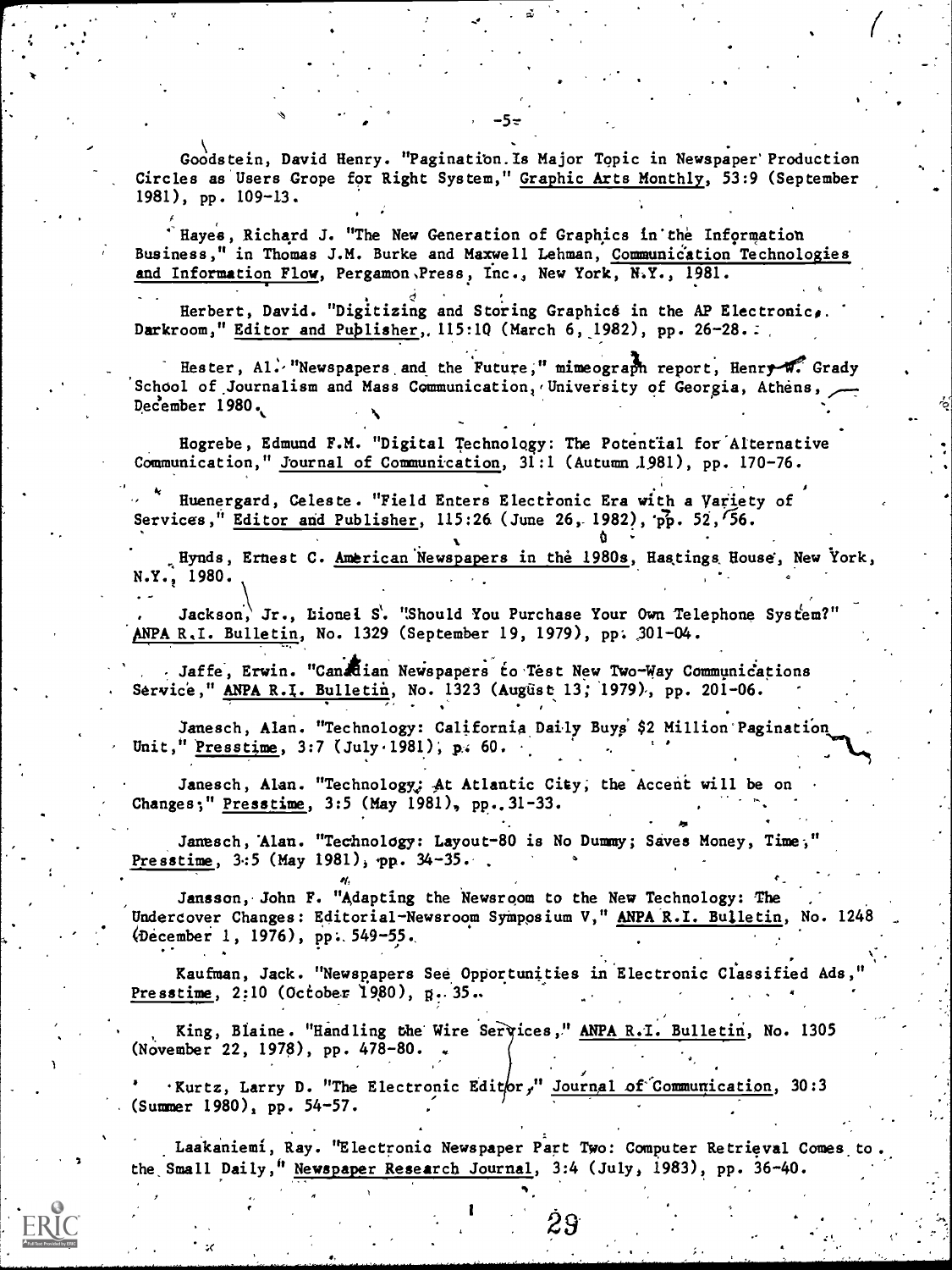Laakaniemi, Ray. "The Computer Connection: America's First Computer-Delivered Newspaper," Newspaper Research Journal, 2:4 (July. 1981), pp.  $61 - 68.$ 

Lawrence, Jr., David. "It's a Different World with Cold Type," ANPA R.I. Bulletin, No. 1305 (November 22, 1978), pp. 472-75.

Lawrence, Richard A. "Laser, Platemaking Units Aid Growth and Productivity, Editor and Publisher,  $114:31$  (August 1, 1981), p. 28.

Lennane, James P. "Taking a New Direction," ANPA R.I. Bulletin, No. 1338 (October 31, 1979), pp. 438-39.

;

Levine, G.B., and Lelke, H. "Specialized Hardware for Newspaper Processing, Electronic Progress, 18:2 (Summer, 1976).

 $\mathcal{F}$  and  $\mathcal{F}$ 

.

s.

Levinthal, Jay. "Full-Page Make-Up System for NSDG," Editor and Publisher, 107:18 (May 4; 1974), p: 18.

MacKinnon, Cyrus L. "Innovative Delivery Systems," ANPA'R.I. Bulletin, No. 1237 (September 2, 1976), pp. 317-3."

Marbut, Robert G. "A Newspaper Executive Views the Future of the Newspaper Business," ANPA R.I. Bulletin, No. 1293 (August 18, 1978), pp. 292-97.

Marbut, Robert G. "Communications: What It Means for the Newspaper of the Future,"<sup>-</sup>ANPA R.I. Bulletin, No. 1240 (October 18, 1976), 383-89.

Martin, Larry T. "Circulation Computerized," ANPA R.I. Bulletin, No. 1333 (September 27, 1979), pp. 366-70.'

Marvin, Carolyn. "Delivering the News of the Future," Journal of Communication,  $30:1$  (Winter 1980), pp. 10-20.

McCutchen, R. Glenn. "Teletext Could Be THE New Technology," Presstime, 4;12 (December 1982), pp. 11-13.

McLuhan, Marshall, and Powers, Bruce. "Electronic Banking and the Death-of Privacy," Journal of Communication, 31:1 (Autumn 1981), pp. 164-69.

Meyer, Philip. Precision Journalism, second edition, Indiana University Press, Bloomington, Ind., 1979.

Mischo, W.H. "Computer-Produced Newspaper Index," Journal of Library Automation, 10:1 (1977), pp. 41-52.

Moghdam, Dineh. Computers in Newspaper Publishing: User Oriented Systems, Marcel Dekker, Inc., New York, 1978.

Montague, P.M. "Technological Changes That May Affect Newspaper Libraries in Future," ASLIB Proceedings, 25:6 (1973), pp. 216-19.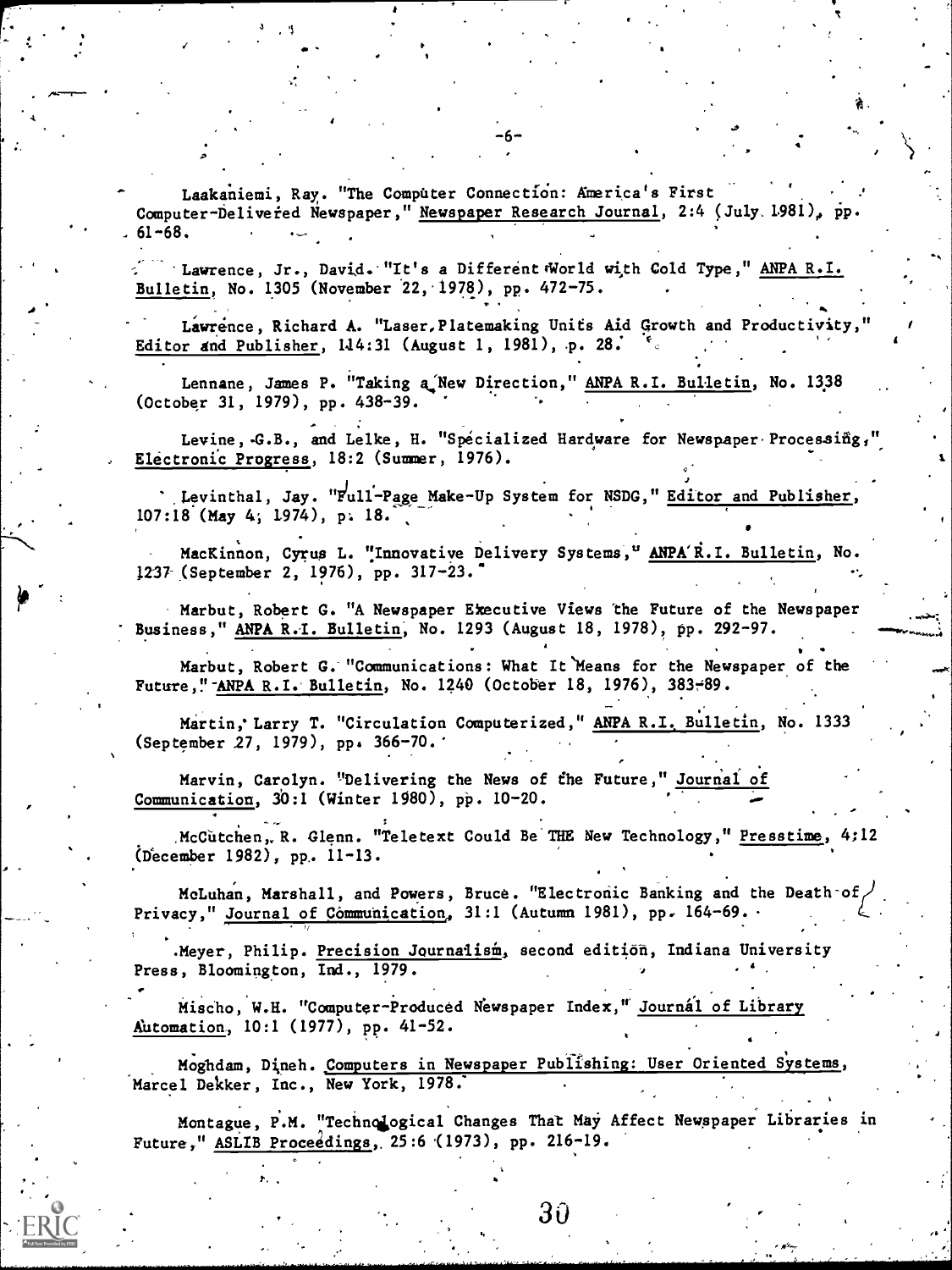Morse, R. C. "Videotex in America: Th 4 irth of Electronic Newspapering: A Special Editor & Publisher Report," Editor and Publisher, 115:26 (June 26, 1982), pp. 41-47. ,

-7-

 $\hspace{0.5cm}$  "News and More---By Computer," Business Week, No. 2624 (February 18, 1980),  $\hspace{0.5cm}$ pp. 106-07. ,

"NSF Study Sees Videotex Transforming, America," Editor and Publisher, 115:26  $\text{June } 26, 1982), \text{ p. } 54.$ . The contract of the contract of the contract of the contract of the contract of the contract of the contract of the contract of the contract of the contract of the contract of the contract of the contract of the contrac

Packwood, Robert. Untitled speech given September 13, 1982, Washington, D.C., reprinted by Times Mirror, Times Mirror Square, Los Angeles, Calif., 1982.

-

A

, "Pagination System with Graphics Selected by K-R Newspaper," Editor and Publisher, 114:23 (June 6, 1981), pp. 17-18, 20.

..

9

Palmer, Richard E. "The Computerized Mailroom," ANPA R.I. Bulletin, No. 1039 (December 29, 1970),.

 $\prime$  ,  $\prime$ 

Pashler, P.E. "Information Storage Technologies," in Thomas J.M. Burke and Maxwell Lehman, Communication Technologies and Information Flow, Pergamon, New York, N.Y.,,1981.

Puncekar, Sandra L., ed., "Editorial/Newsroom Symposium VIII: After the window Honeymoon---Smaller Newspapers," and "After the Honeymoon---Larger Newspapers," and the Honey ANPA R.I. Bulletin, No. 1337 (October 24, 1979), pp. 405-21.

.

Puncekar, Sandra L., ed., "News and Advertising Processing Systems" Workshop," ANPA R.I. Bulletin, No. 1332 (September 26, 1979), pp. 345-60.

Puncekar, Sandra L., ed., "Emergency Backup Considerations in an Electronic Environment," ANPA R.I. Bulletin, No. 1255 (February 7, 1977), pp. 25-32.

Puncekar; Sandra L., ed., "ANPA/RI Develops Computer Program for Newspaper . Library Automation," ANPA R.I. Bulletin, No. 1253 (January 25, 1977), pp. 9-16.

Puncekar, Sandra L., ed., "Editorial-Newsroom Symposium V," ANPA R.I. Bulletin, No. 1247 (November 30, 1976), pp. 533-48.

Puncekar, Sandra-L., ed., "High-Speed Wire Service Transmission Guidelines: An ypdate," ANPA R.I. Bulletin, No. 1312 (February 1, 1979), pp. 1-16.

Puncekar, Sandra L:, ed., "High-Speed Wire Service Transmission Guidelines, ANPA R.I. Bulletin; No. 1228 (June 1, 1976), pp. 217-32.

Radolf, Andrew. "Outlook for 1983," Editor and Publisher, 116:1 (January 1, 1983), pp. 13, 15, 18.

Rambo, David C. "News Photography Zooms in on Electronic Age," Presstime, 4:2 (February 1982), pp. 20-22.

Rambo., C. David. "In the Race for News, Technology Leads at the Wires," $\sqrt{ }$ Presstime,  $3:8$  (August 1981), pp. 20-24.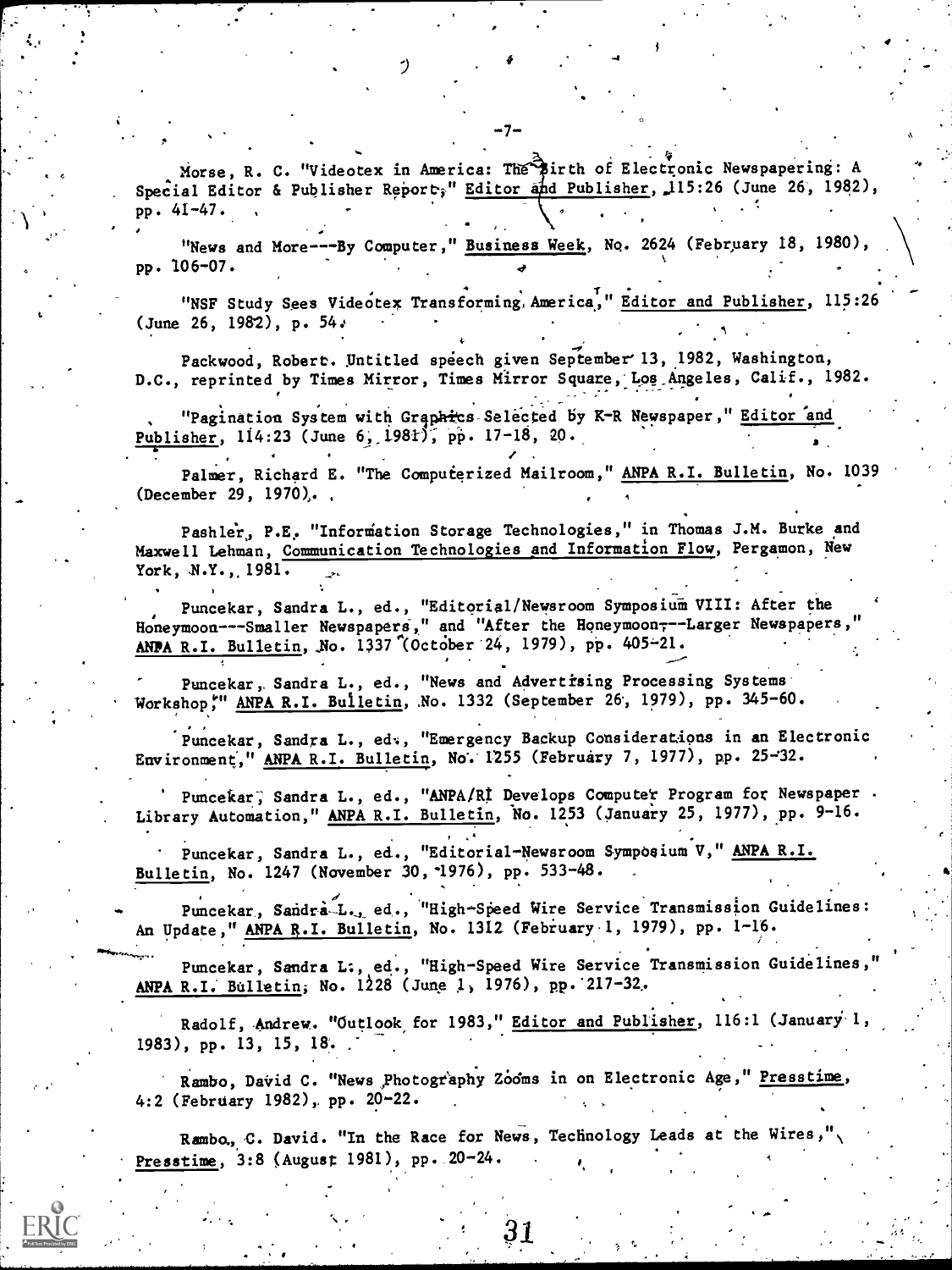Randall, Starr D. "Effect of Electronic Editing on Ertor Rate of Newspaper," Journalism Quarterly 56:1 (Spring 1979), pp. 161-65.

-8-

4.44.

Reed, David. "Cabletext: Is It Newspapering?" The Bulletin of the American Society of Newspaper Editors', No. 655 (November 1982), p. 23.

Reintjes, J. Francis. Copy Processing Systems for Small Newspapers, Library for Information'and Decision Systems, Massachusetts Institute of Technology, Cambridge, Mass., 1979.

Rhydwen, D.A. "Computerized Storage and Retrieval of Newspaper Stories at Globe and Mail Library, Toronto, Canada," Special Libraries, 68:2 (1977), pp. . 57-61.

 $\bullet$   $\bullet$   $\bullet$   $\bullet$   $\bullet$   $\bullet$ 

Rinehart, William D. "The 'ABC' of New Communications Technology," ANPA RI Bulletin, No. 1266 (August 19, 1977).

Rivers, William L. "Computerized Magazine Editing," in Magazine Editing in the '808, Wadsworth', Belmont, Calif., 1983.

Rivers, William L. "The News Editors and the Newsrooms," in News Editing in the '80s, Wadsworth, Belmont, Calif., 1983.

Robinson, Glen O., ed. Communications for Tomorrow, Praeger, New York, N.Y., 1978..

Rosenfeld, Arnold. "What the Hell'is Going On in New Technology?" The Bulletin of the American Society of Newspaper Editors, No. 616 (July/August  $1978)$ , pp.  $6-8$ .

Rowe, Joseph E. "Newspapers and Technology: Thrust Toward Tomorrow," ANPA R.I. Bulletin, No. 1331 (September 26, 1979), pp. 318-29.

Russell, Nick... "The Impact of Facsimile Transmission," Journalism Quarterly, 58:3 (Autumn 1981), pp. 406-10.

Schardt, Arlie, with Copeland, Jeff B., Maier, Frank, and Morris, Holly. "The Silent Newsroom," Newsweek, 94:6 (August 6, 1979), pp. 74-75.

Schiller, Robert I. "Computer Systems: Power for Whom and for What?" Journal of Communication, 28:4 (Autumn 1978), pp. 184-93.

Schmitz, Paul M. "A Network of Subsystems will Offer the Most Flexibility," ANPA R.I. Bulletin, No. 1338 (October 31, 1979), pp. 429-32.

Schramm, Wilbur and Porter, William E. "The Information Revolution," in Men Women, Messages, and Media: Understanding Human Communication, Harper and Row, New York, 1982.

,

.

Shamo, G. Wayne. "Predicting Syllable Count By Computer," Journalism Quarterly, 52:2 (Summer 1975), pp'. 344-46.

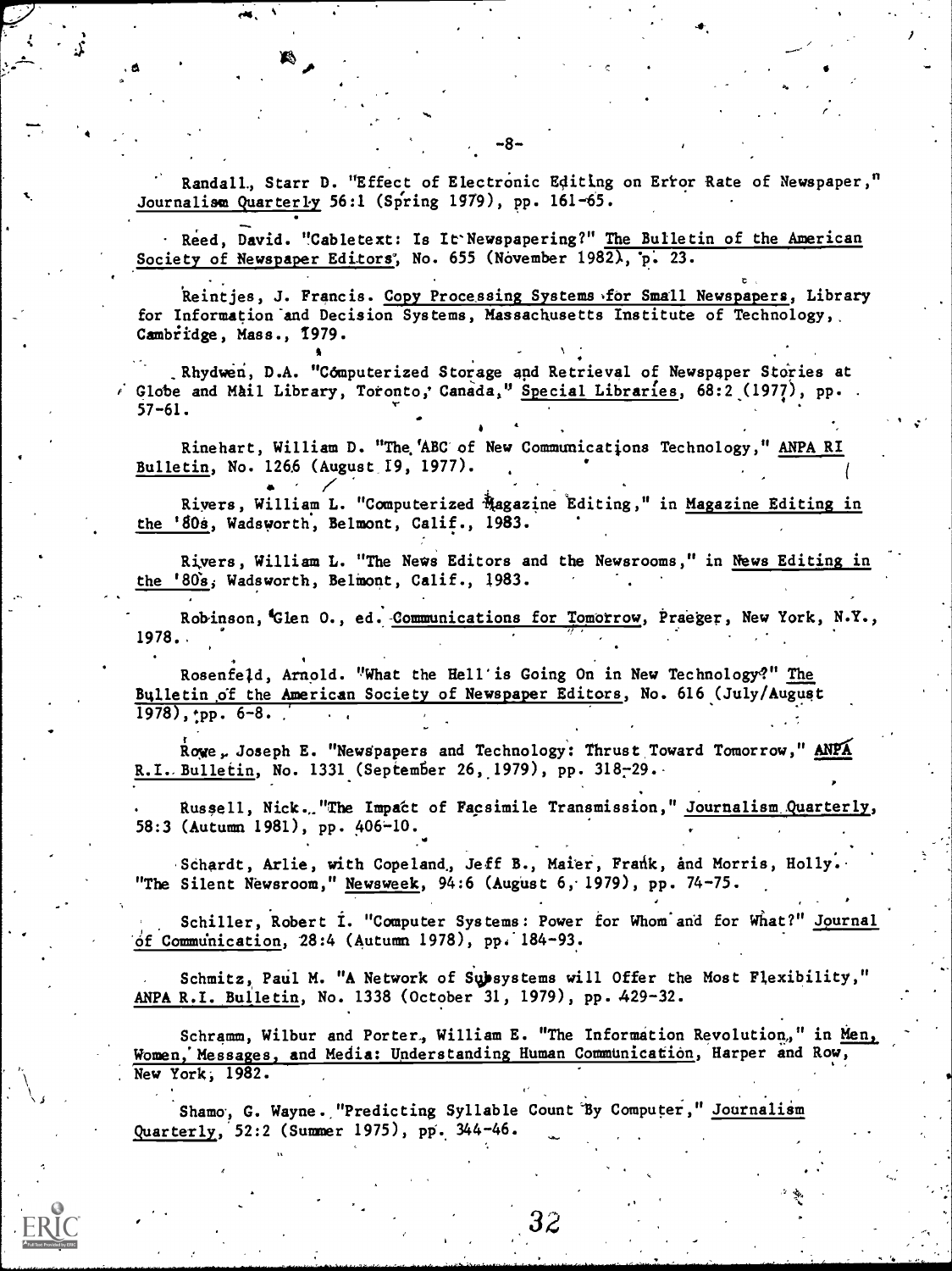Shipley, Linda, and Gentry, James K. "How Electronic Editing Equipment' Affects Editing Performance," Journalism Quarterly, 58:3 (Autumn 1981), pp. 371-74, 387.

Shipley, Linda J., Gentry, James K., and Clarke, John W. VDT vs. Pencil: A Comparison of Speed and Accuracy, University of Missouri monograph, University of Missouri School of Journalism, Columbia, Mo., 1979.

-9-

Shoquist, Joseph W. "Remodeling the Newsroom: Adapting the Newsroom to the New Technology: Editorikl-Newsroom Symposium V," ANPA R.I. Bulletin, No. 1248 -(December.1, 1976), pp. 555-72.

Sizemore, H. Mason. "Moving to a New Generation'System," ANPA R.I. Bulletin, No. 1307 (December 7, 1978), pp. 500-01.

Slack., Jennifer Daryl. "Programming Protection: The Problem of Software," Journal of Communication, 31:1 (Winter 1981), pp. 151-63.

Smith, Anthony. "The Future of the Fourth Estate," in Warren K. Agee, Phillip H. Ault, and Edwin Emery, Perspectives on Mass Communications, Harper and Row, New York, N.Y., 1982:

Smith, Anthony. Goodbye Gutenberg: The Newspaper Revolution of the 1980s, Oxford University Press, New York, N.Y., 1980.

Smith, Anthony, ed. Newspapers and Democracy: International Essays on a Changing Medium, MIT Press, Cambridge, Mass., 1980.

Smith, Anthony. The Geopolitics of Information: How Western Culture Dominates the World, Oxford University Press, New York, N.Y., 1980.

Smith, Anthony. "All the News That Fits in the Databank," Saturday Review, 6:13 (June 23, 1979), pp.'18-19.

Smith, Gilbert P. "Home Delivery by Electronics," The Bulletin of the American Society of Newspaper Editors, No. 624 (May/June 1979), pp. 8-9.

Snider, Paul B. "Great Britain's Videotex Permits TV Viewers Picture or Text ' \ Option," Journalism Quarterly, 58:2 (Summer. 1981), pp. 186-91.

Springer, P. Gregory. "Farewell, My Lovely (Typewriter)," The Quill, 69:4 (April 1981), pp.14-15.

Stulce, Rebekah B. "The Effect of Electronic Writing and Editing Equipment on the News Copy of a Newspaper: A Content Analysis of Selected Front Pages of the Knoxville News-Sentinel," unpublished masters thesis, University of Tennessee, Knoxvi1le,,1976.

Sulzberger, Arthur Ochs. "Today's Challenges/Tomorrow's Opportunities," ANPA R.I. Bulletin, No. 1331 (September 26, 1970), pp. 342-44.

Teschner, Donald V. and Jurasits, Sara J. "Jacksonville Newspapers Take a  $\prime$ Giant Step Forward with the TPS/6000," ANPA R.I. Bulletin, No. 1314 (March 23, 1979), pp. 21-36.

 $\boldsymbol{33}$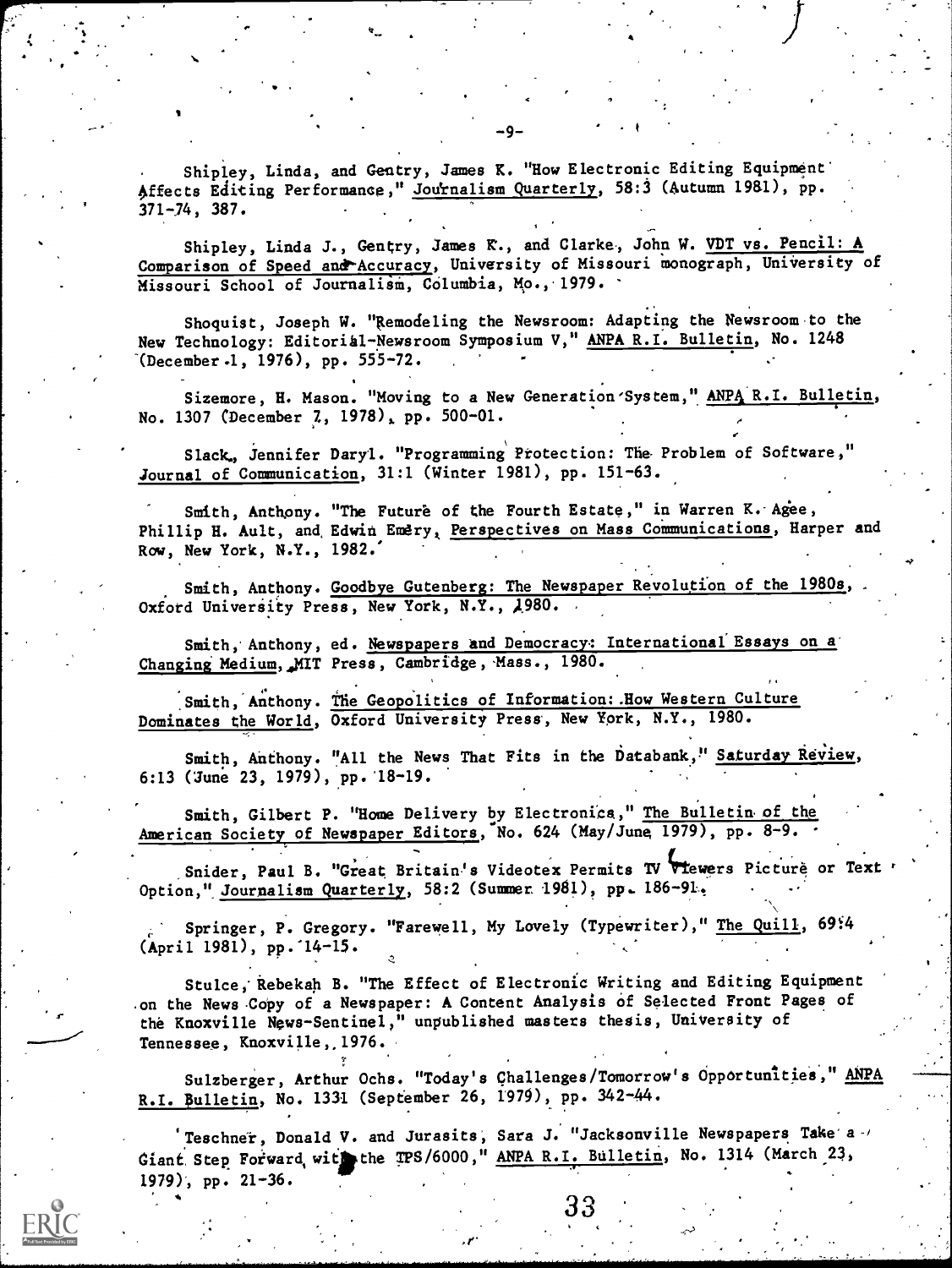"The Media Scene: What Will It Look Like?" Editor and Publisher, 115:12 (March 20, 1982); pp. 18-19.

 $. -10 -$ 

Thien, Richard. "Making Technology Work for You: Some Rules.to Work By," ANPA R.I. Bulletin, No. 1378 (December 7, 1978), pp. 495-97.

Todd, Kenneth R. "Computerized Circulation at the Indianapotis Star and News," ANPA RI Bulletin, No. 1299 (October 4, 1975).

'Toffler, Alvin. The Third Wave, Bantam Books, New York, N.Y., 1981<sup>6</sup>

Toffler, Alvin. Future Shock, Bantam Books, New York, N.Y., 1971.

Turner, Tim L. "Newspaper Systems'in the.1980s," ANPA R.I. Bulletin,'No. 1338 (October 31, 1979), pp. 432-36.

Tydeman, John (and others). Teletext and Videotext in the United States, McGraw-Hill, New York, N.Y., 1982.

Udell, Jon G. "The Newspaper-of the Next Decade'," in Michael Emery and Ted Curtis'Smythe, eds., Readings in Mass Communication: Concepts and Issues in the Mass.Media, fifth edition, W.C. Brown, Dubuque, Iowa, 1983.

Ungaro, Joseph M. "The 7 Things You Need to Know About Pagination," The Bulletin of the American Society of Newspaper, Editors, No. 655 (November 1982) .pp. 22-23.

Ungaro, Joseph M. "State of the Art," ANPA R.I. Bulletin, No. 1329 (October 14,, 1979), pp. 397-400.

Ungaro, Joseph M. "State of the Art," ANPA R.I. Bulletin, No. 1305 (November -22, 1978), pp. 469-72.

Walker, Tom. "Technology: Although Costly, Color Scanner Can Make Difference in Quality," Presstime, 5:2 (February 1983), pp. 40-41.

Walker, Tom. "Computers Give New Life to Morgues: Special Report," Presstime, 4:12 (December 1982), pp. 4-9. ,

Warner, Fred L. "Newspapers Need Backup in Case of Power Outage.," Presstime, 1:1 (October 1979), pp. 40-42.

Westley, 'Bruce H. "The Automated Newsroom," in News Editing, third edition, Houghton Mifflin, Boston, 1980.

Whitehead, Ralph, Jr. "John Naisbitt: Tomorrow's News Today," The Quill, 70:4 (April 1982), pp. 18-21.

Williams, Frederick. The Communications Reyolution, Sage Publications, Beverly Hills, Calif., 1982.

Wilken, Earl. "Electronic Pagination Demystified; Installations/Sales Gain Momentum," Editor and Publisher, 115:13 (March 27, 1982), pp. 38-41.

34